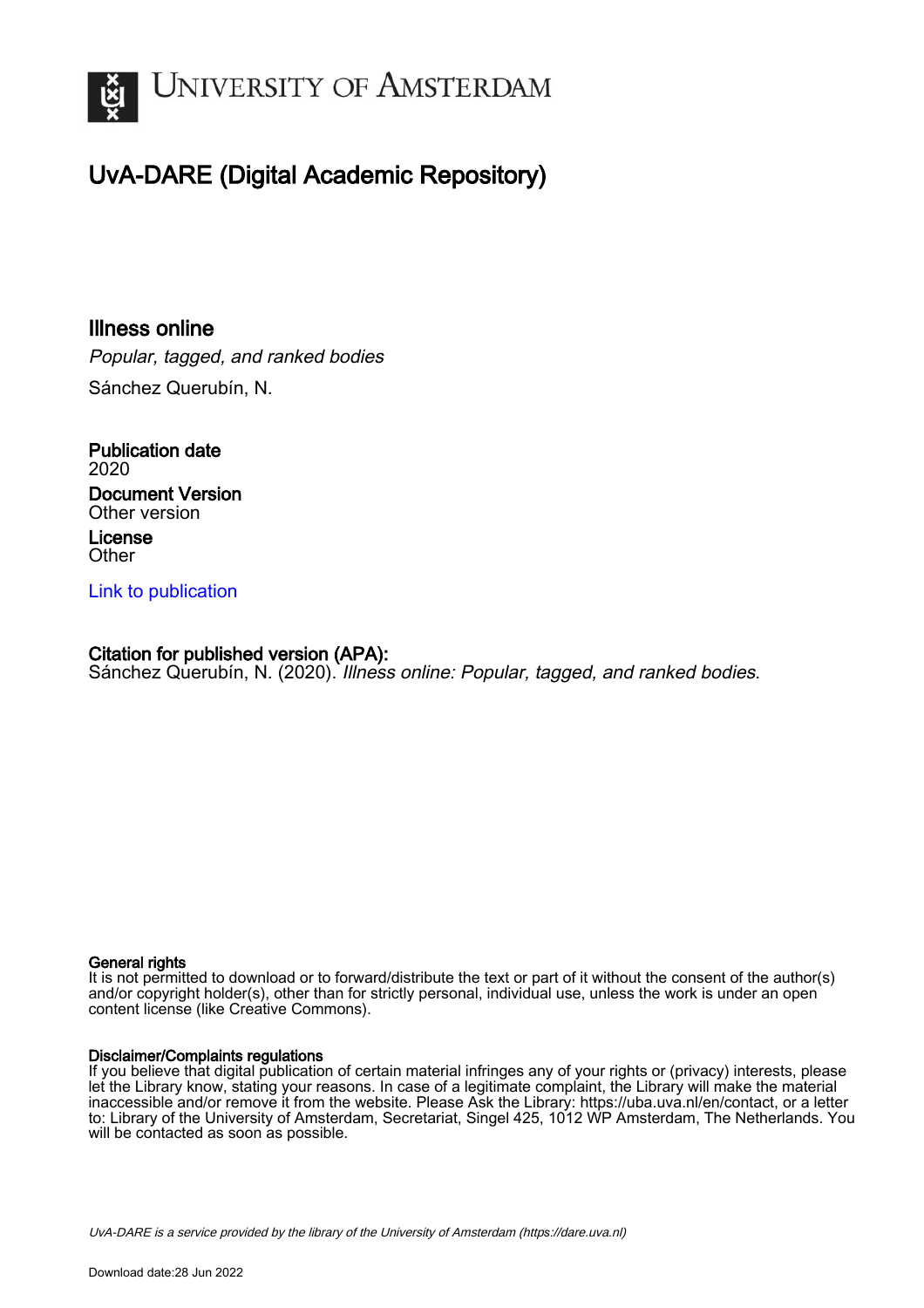## **Summary**

#### **Illness Online. Popular, Tagged, and Ranked Bodies.**

This dissertation intends to contribute to the cultural study of illness and to debates about the use of social media as a vehicle for illness storytelling. More concretely, it examines how people use social media to speak about their illnesses, the types of stories they tell, and what telling these stories affords them. The results are three types of social media illness stories; namely, the stories of *popular bodies* on YouTube, *tagged bodies* on Instagram, and *ranked bodies* on GoFundMe, a crowdfunding site.

A disciplinary contribution is made by positioning social media illness stories and the types of stories I proposed, more specifically, within existing research in the humanities. I have reviewed how authors from the fields of literature, narrative studies, cultural studies, history, mass media, electronic literature, and social media studies approach the subject of illness and issues of narrating, voice, and agency. The outcome is a disciplinary context for understanding the study of illness stories on social media both in relation to concepts of narrative, voice, and agency as well as medium-specificity, platforms, affordances, and self-presentation strategies such as micro-celebrity, as developed by authors such as Zizi Papacharissi, Carsten Stage, Jill Walker Rettberg, and Ruth Page.

A theoretical contribution is made through the types of social media illness stories that I proposed; namely, of popular bodies, tagged bodies, and ranked bodies. Each type of story addresses socio-technical conditions of social media which are essential to how illness is told online. I theorize these social media illness stories as stories with specific structures and goals pertaining to recovering agency, particularly through ideas of wounded-healing, a concept proposed by sociologist Arthur Frank, and testimonial pathographies, a notion found in the work of Anne Hunsaker Hawkins. Then, I built upon such concepts by applying them to social media stories through the lens of microcelebrity, 'hashtag publics,' and ranking cultures (digital objects handled by the methods embedded in platforms).

A methodological contribution is made by proposing digital methods techniques, which are research techniques native to social media, to study the stories of popular, tagged, and ranked bodies. Digital methods, as developed in the work of Richard Rogers, are techniques developed by repurposing the digital elements and methods already present in platforms. Through the use of digital methods I illustrated productive ways for conducting medium-specific, data-driven social media research on the subject of illness. And, more precisely, I performed a 'filtered reading' to the study of vlogs on YouTube,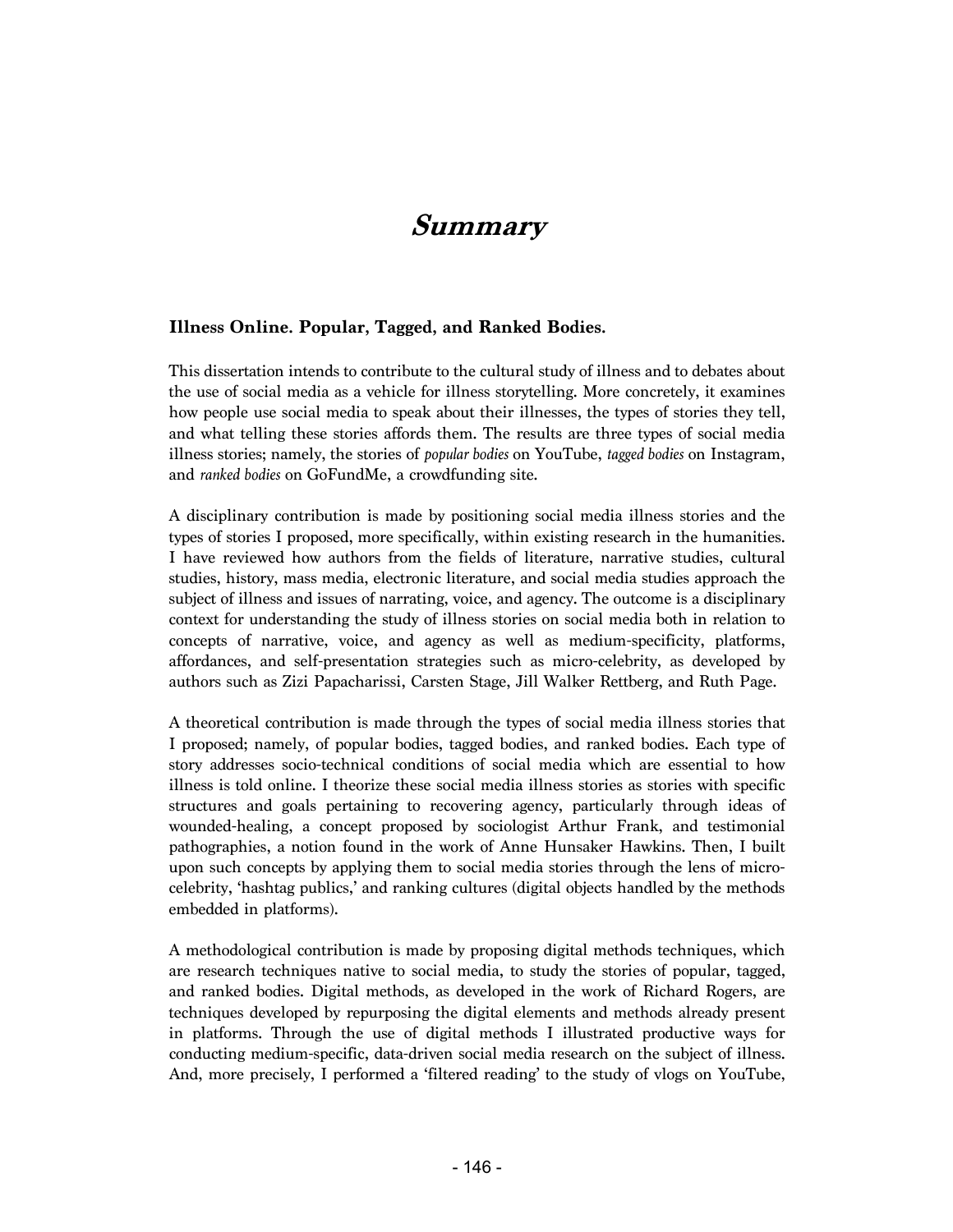undertook co-hashtag network analysis on Instagram, and studied the 'website biography' of www.gofundme.com using the Wayback Machine of the Internet Archive.

Chapter 2 engages with the stories of *popular bodies*. These are the stories of patients who vlog on YouTube and practice micro-celebrity. Popularity is both a status (to be wellknown and liked) and a product of accumulating views and comments, which, in turn, lead to vloggers ranking high on YouTube's search engine. The chapter analysis the vlogs these two cancer patients, Sophia Gall and Daniel Toms, who accumulated millions of views on YouTube before passing away. I offered insights on how illness is narrated using lifestyle vlogging, a format vernacular to online media, and how becoming popular online, as was the case of Sophia Gall and Daniel Toms, shapes both storytelling and illness experiences. The vlogs were studies through a 'filtered reading,' that means that the vlogs were analyzed, first, chronologically, which corresponds to 'seeing' the vlogs filtered 'from older to newer'. Second, the vlogs were analyzed based on engagement, that is, as reorganized from 'most engaged to least'. Vlogging and popularity afforded the vloggers a sense of agency over their life stories and became a lifeline to the world. Through vlogging Sophia and Daniel also challenged expectations about sick people's passivity; in fact, Sophia and Daniel were entrepreneurial patients. At the same time, the public nature of their communication made them the subject of the scrutiny. As their health worsened, Sophia and Daniel became unable to vlog steadily. Some viewers grew concerned about the vloggers and others questioned, publicly, the value and sincerity of their online activities. Responding to these accusations and managing this concerned audience became, too, part of vlogging at the end of life, demanding the reevaluation of ideas of agency *vis a vis* the demands of popularity.

Chapter 3 engages with the stories of *tagged bodies*. These are stories about people who suffer from disenfranchised conditions and use Instagram to share (and tag) their personal experiences. The goals of this public storytelling are to fight stigmas and create communities. By adding tags, otherwise 'invisible' personal experiences can be found by other Instagram users and placed into networks. In other words, on Instagram, breaking the silence involves patients making themselves searchable and networked. To develop these ideas, the chapter uses co-hashtag network analysis to examine the communication and tagging practices of women who have suffered stillbirth. The analysis reveals three hashtags practices. The first is the use of hashtag campaigns to coordinate expressions of grief and make them ambient. The second is to use posts and hashtags to share personal histories of pregnancy loss using tropes of journeys and sisterhood. The third practice pertains to how brands use hashtags related to pregnancy loss to target bereaved women and sell them products. This storytelling and tagging activities (and their relevance) were theorized as media-specific manifestations of wounded healing, a concept relevant in the field of illness narrative. Wounded healing refers, in this context, to how women who have suffered stillbirth regain agency as educators and issue makers through online storytelling and tagging.

Chapter 4 engages with the stories of *ranked bodies.* These are stories of sick people in financial distress who use crowdfunding sites such as GoFundMe to raise funds to pay for their medical treatment. The chapter presents an analysis and subsequent critique of medical crowdfunding's on-sided advise to market personal illness stories as cureoriented, or as restitution stories in the language of survivors. This one-sidedness may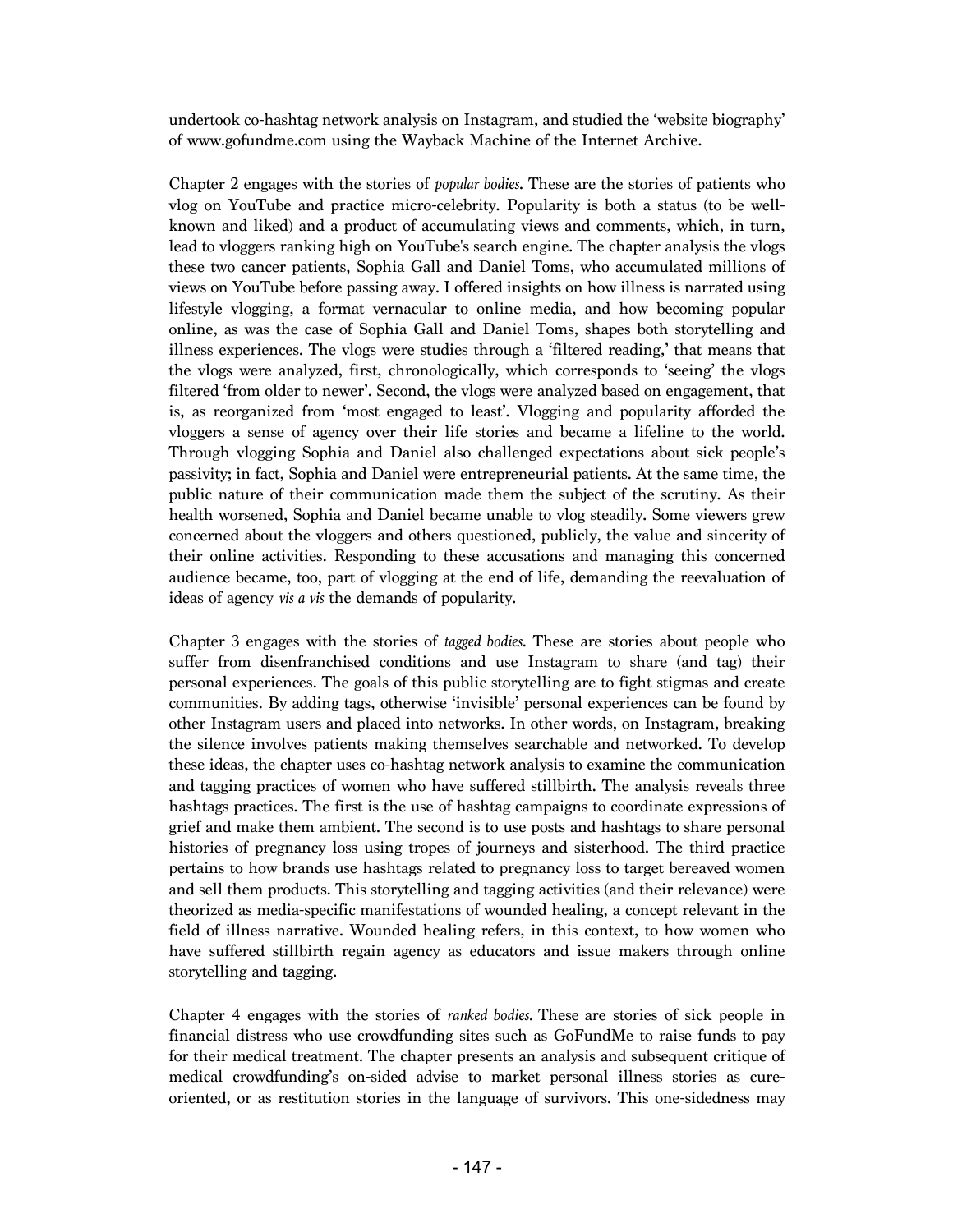come to exclude conditions which cannot be narrated in relation to a cure such as terminal illness or chronic conditions. Also, too much emphasis on personal responsibly downplays the systemic issues and inequalities which lead people to crowdfund. In doing this GoFundMe recreates long standing economies of deservingness. In addition, the chapter explores how campaigns and the illness stories told in them will not only be evaluated by potential donors, who decide who they want to fund. They are also ranked (that is, given a status amongst other stories) by GoFundMe's algorithms. To study this ranking culture the chapter presents an historical investigation – a website biography about the different ranking criteria GoFundMe has used in its website in the last ten years. The current emphasis on trending, equates popularity with deservingness, once again creating potential inequalities. In a regime of 'trending,' people with less marketable conditions and limited digital literacy are at risk of not receiving funds.

I conclude the dissertation by drawing together insights from the different case study chapters and using them to reflect on how platform-enabled visibility as well as the sociotechnical conditions of popularity, tagging, and being ranked both enhance but also diminish the political potential of illness storytelling. I also reflect on the digital debate in the health humanities: engagement with medium-specific research, as the one I have developed, can further the study of illness storytelling as it continues to develop online.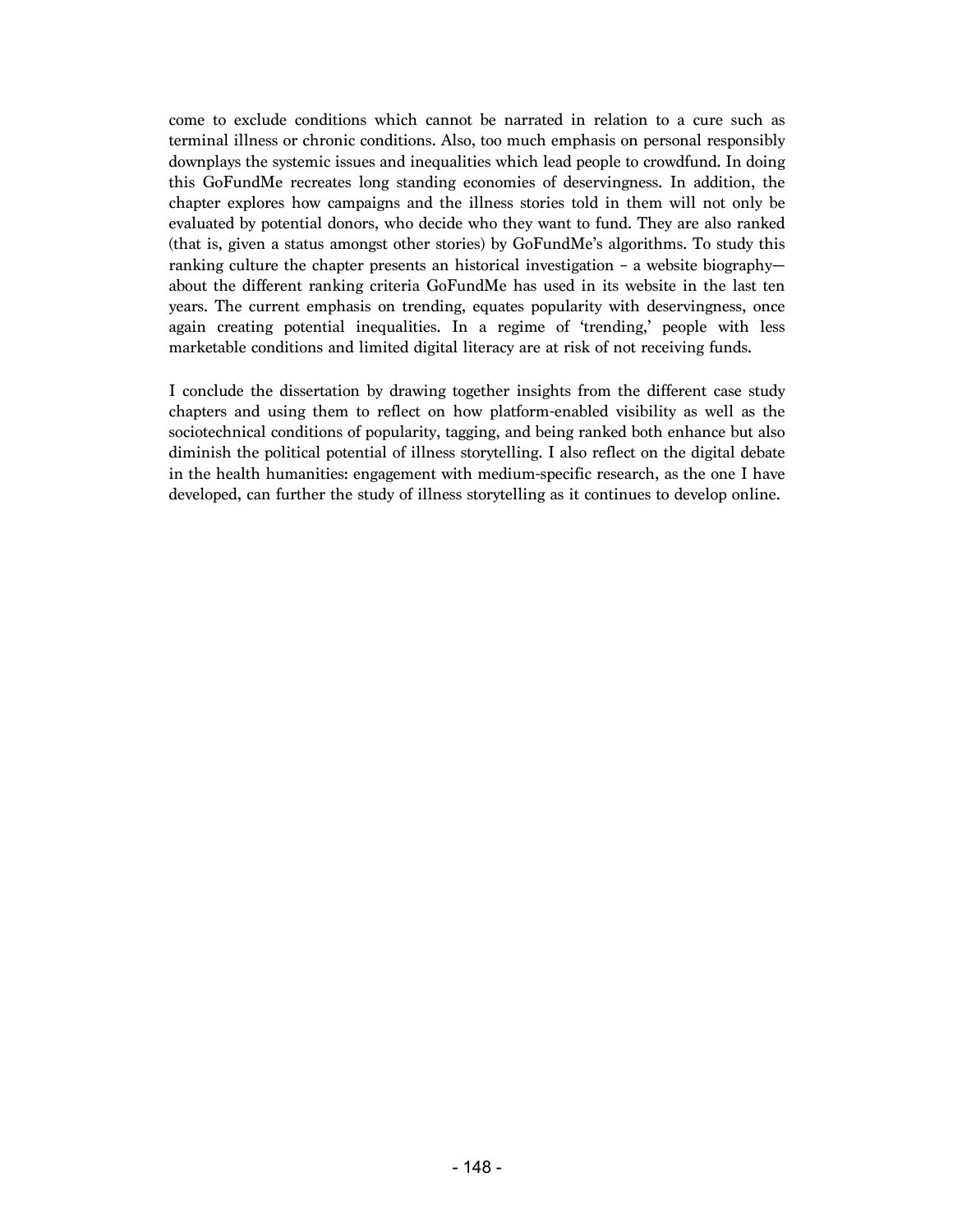# **Samenvatting**

### **Ziekte online.**

### **De populariteit, tagging en ranking van lichamen op sociale media.**

Dit proefschrift beoogt bij te dragen aan de culturele studie van ziekte en aan debatten over het gebruik van sociale media als middel voor *storytelling* over ziekten. Concreet wordt onderzocht hoe mensen sociale media gebruiken om over hun ziekte te praten, het soort verhalen dat ze vertellen en wat het vertellen van deze verhalen hen biedt. Drie prominente vormen van zulke ziekteverhalen op sociale media staan in deze studie centraal; de verhalen van populaire lichamen op YouTube, van getagde lichamen op Instagram en van gerankte lichamen op GoFundMe, een crowdfunding website.

Een disciplinaire bijdrage wordt geleverd door het positioneren van bovengenoemde typen ziekteverhalen op sociale media binnen bestaand onderzoek in de geesteswetenschappen. Ik heb in kaart gebracht hoe auteurs uit de literatuurwetenschap, narratieve en culturele studies, geschiedenis, massamedia, elektronische literatuur en social media studies het onderwerp ziekte benaderen in relatie tot narratieve strategieën, inspraak en handelingsbekwaamheid. De onderzoeksresultaten bieden inzicht in verhaalstructuren en in de prominente actoren op sociale media. De handelingsbekwaamheid van actoren wordt mede bepaald door mediumspecifieke eigenschappen van platformen, hun 'affordances', en de strategieën van gebruikers voor zelfpresentatie middels bijvoorbeeld micro-beroemdheid, zoals ontwikkeld in het werk van onder meer Zizi Papacharissi, Carsten Stage, Jill Walker Rettberg en Ruth Page.

Een theoretische bijdrage wordt geleverd via de voorgestelde typen ziekteverhalen op sociale media; die van populaire lichamen, getagde lichamen en gerankte lichamen. Elk type verhaal wordt bestudeerd in de context van de socio-technische aspecten van de platformen die essentieel zijn voor de manier waarop verhalen over ziekte online worden verteld. Ik theoretiseer deze ziekteverhalen als verhalen die ten doel hebben keuzevrijheid en handelingsbekwaamheid te herstellen dan wel te vergroten, met name door strategieën die voortborduren op de noties van 'wounded healing', een concept van socioloog Arthur Frank, en 'testimonial pathographies', een begrip uit het werk van Anne Hunsaker Hawkins. Vervolgens heb ik voortgebouwd op deze concepten door ze toe te passen op sociale media verhalen die zich afspelen in de context van typische sociale media fenomenen: micro-beroemdheden, 'hashtag publics' en 'ranking cultures' (deze fenomenen zijn het resultaat van methoden die zijn ingebed in platformen en die resulteren in digitale objecten zoals de hashtag).

Een methodologische bijdrage wordt geleverd door de ontwikkeling en toepassing van *digital methods*. Digital methods, zoals ontwikkeld in het werk van Richard Rogers, gaat uit van het gebruikmaken van digitale elementen en methoden reeds aanwezig in de infrastructuur van een platform. Door het gebruik van digital methods heb ik productieve manieren ontwikkeld om verhalen over ziekte op sociale media te bestuderen met oog voor de mediumspecifieke, datagedreven dynamieken van platformen. In de studie van vlogs op YouTube pas ik een 'gefilterde lezing' toe, deed een co-hashtag-netwerkanalyse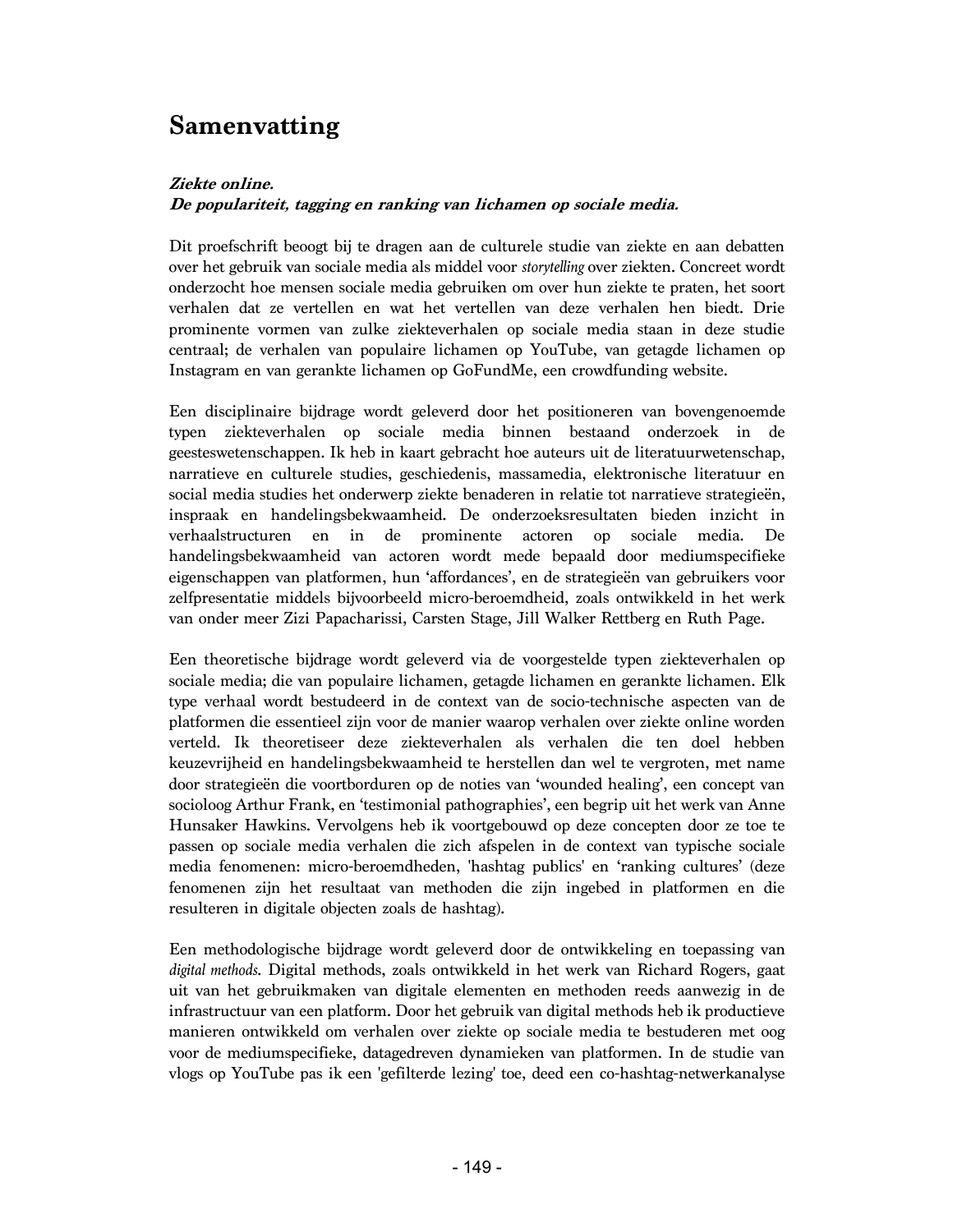op Instagram en bestudeerde de 'website-biografie' van www.gofundme.com met behulp van de Wayback Machine van het Internet Archive.

In het tweede hoofdstuk behandel ik de verhalen van populaire lichamen. Dit zijn verhalen van patiënten die vloggen op YouTube en daar micro-beroemdheden zijn. Populariteit is zowel een status (bekend en geliefd zijn) als een product van opeenvolgende views en commentaren, die er op hun beurt toe leiden dat vloggers hoog scoren in de zoekmachine van YouTube. In dit hoofdstuk analyseer ik de vlogs van twee kankerpatiënten, Sophia Gall en Daniel Toms, die miljoenen views op YouTube verzamelden voordat ze stierven. Deze analyse biedt inzicht in hoe ziekteverhalen worden verteld met behulp van *lifestyle vlogging*, een format dat in sociale media wordt gebruikt en waarmee Sophia Gall en Daniel Toms zeer populair werden. Dit format beïnvloedt zowel de inhoud van *storytelling* als de ervaringen van het ziek-zijn.

Door middel van een 'gefilterde lezing' zijn deze lifestyle verhalen bestudeerd. Dit betekende dat ik eerst de vlogs chronologisch heb geanalyseerd, beginnend bij de oudste vlog. In tweede instantie werden de vlogs geanalyseerd op basis van betrokkenheid, dat wil zeggen gereorganiseerd van 'meest betrokken naar minst betrokken'. Vloggen en populariteit gaven de vloggers een gevoel van keuzevrijheid in de vormgeving van hun levensverhalen en fungeerden als een reddingsboei. Door te vloggen gingen Sophia en Daniel ook in tegen het beeld van passieve zieken; in feite waren Sophia en Daniel ondernemende patiënten. Tegelijkertijd werden ze door het openbare karakter van hun communicatie kritisch bekeken. Naarmate hun gezondheid verslechterde, konden Sophia en Daniel minder vaak vloggen. Sommige kijkers maakten zich zorgen over de vloggers en anderen vroegen publiekelijk naar de waarde en oprechtheid van hun online activiteiten. Reageren op deze beschuldigingen van in inauthenticiteit en het onderhouden van dit bezorgde publiek werden onderdeel van het vloggen aan het einde van hun leven. Dit vraagt om reflectie op onze ideeën over handelingsbekwaamheid in relatie tot een cultuur die populariteit prioriteert.

Hoofdstuk 3 gaat in op de verhalen van getagde lichamen op Instagram. Deze zijn afkomstig van mensen die lijden onder erbarmelijke omstandigheden en Instagram gebruiken om hun persoonlijke ervaringen te delen en te taggen. Doelen van deze openbare verhalen zijn het bestrijden van stigma's en de creatie van gemeenschappen. Door tags toe te voegen, kunnen persoonlijke ervaringen gevonden worden door andere Instagram-gebruikers en in netwerken worden geplaatst die anders 'onzichtbaar' zouden zijn. Met andere woorden, op Instagram houdt het doorbreken van de stilte in dat patiënten zichzelf vindbaar maken in het zoeksysteem en zichzelf onderdeel maken van een netwerk. Om deze ideeën te ontwikkelen, gebruikt het hoofdstuk 'co-hashtag network analysis' om de communicatie- en *tagging-*praktijken (de manieren waarop hashtags strategisch worden gebruikt in posts) van vrouwen die een doodgeboorte hebben meegemaakt, te onderzoeken. De analyse onthult drie hashtag-praktijken. De eerste is het gebruik van hashtag-campagnes om uitingen van verdriet te coördineren en ze te introduceren als onderdeel van sociale media *feeds*. De tweede is om *posts* en hashtags te gebruiken om persoonlijke verhalen van doodgeboortes te delen met behulp van vaker voorkomende uitdrukkingen (*tropes*) rond 'journeys' en 'sisterhood'. De derde praktijk heeft betrekking op hoe merken hashtags gebruiken, die verband houden met zwangerschapsverlies, om nabestaanden te bereiken en producten te verkopen. Deze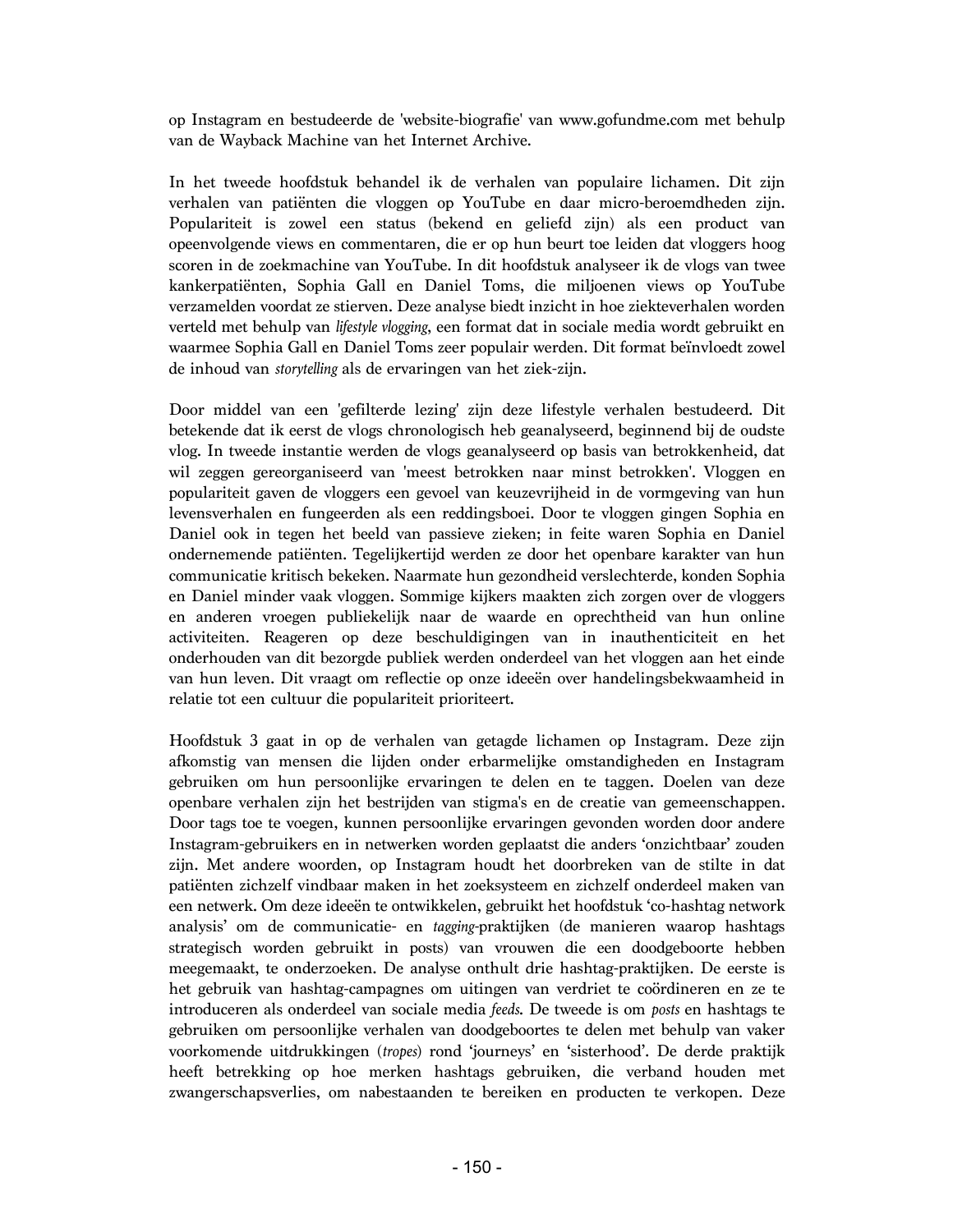*storytelling* en *tagging*-activiteiten (en hun relevantie) werden getheoretiseerd als mediaspecifieke manifestaties van *'*wounded healing', een concept relevant in het gebied ziekteverhalen. 'Wounded healing' verwijst in deze context naar hoe vrouwen die een doodgeboorte hebben meegemaakt, hun handelingsvermogen kunnen herpakken door educatief-informerend op te treden en aandacht te vragen voor dit onderwerp via storytelling en *tagging*.

In het vierde hoofdstuk ga ik in op verhalen van gerankte lichamen. Dit zijn de verhalen van zieke mensen in financiële nood die crowdfunding websites als GoFundMe gebruiken om geld in te zamelen voor hun medische behandeling. Het hoofdstuk zet de analyse van deze verhalen uiteen en geeft kritiek op de eenzijdige nadruk van medische crowdfunding op verhalen die gaan over persoonlijk herstel. Daarnaast onderzocht ik hoe campagnes en de daarin vertelde ziekteverhalen niet slechts worden geëvalueerd door potentiële donoren die beslissen wie ze willen financieren. Ze worden ook gerangschikt (dat wil zeggen, tussen andere verhalen een bepaalde status verleend) door de algoritmen van GoFundMe. Om deze 'ranking cultures*'* te bestuderen, deed ik historisch onderzoek - in de vorm van een website-biografie - naar de verschillende rangschikkingscriteria die GoFundMe de afgelopen tien jaar op zijn website heeft gebruikt. Verhalen van genezing of overleving worden op het platform gepropageerd en zijn meer succesvol. Deze eenzijdigheid kan ertoe leiden dat aandoeningen die niet kunnen worden verteld in de context van genezing, zoals terminale ziektes of chronische aandoeningen, uitgesloten worden. Teveel nadruk op persoonlijke verantwoordelijkheid bagatelliseert ook de systemische problemen en ongelijkheden die mensen bewegen tot crowdfunding. Door deze eenzijdigheid versterkt GoFundMe een op merites gebaseerde economie. De huidige nadruk op *trending* stelt populariteit gelijk aan merites en creëert daarmee potentiële ongelijkheden. In een regime van *trending* lopen mensen met minder (goed) behandelbare of onbehandelbare aandoeningen en beperkte digitale geletterdheid het risico geen geld te ontvangen.

Ik sluit het proefschrift af door inzichten uit de verschillende hoofdstukken en uit de case studies samen te brengen en te gebruiken om na te denken over hoe zichtbaarheid op platformen en de sociotechnische voorwaarden van populariteit, tagging en ranking het politieke potentieel van ziekteverhalen kunnen versterken, maar ook kunnen verminderen. Met dit proefschrift wil ik daarnaast aantonen dat betrokkenheid van gezondheidswetenschappen bij mediumspecifiek onderzoek, zoals ik dat heb ontwikkeld, de studie van online ziekteverhalen en *storytelling* kan bevorderen.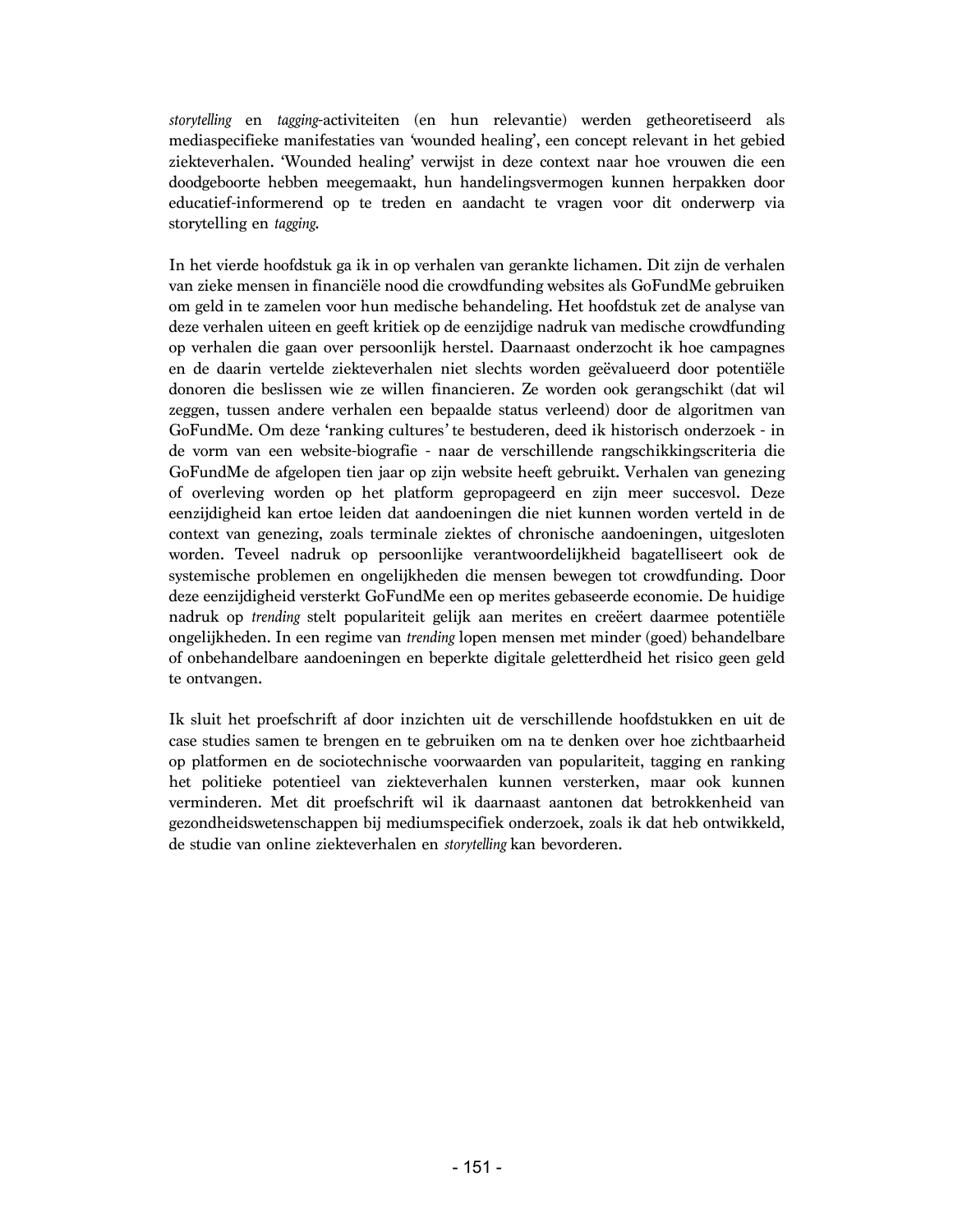# **References**

**Abidin**, C. (2015). Micromicrocelebrity: Branding babies on the Internet. *M/C Journal*, *18*(5). http://journal.media-culture.org.au/index.php/mcjournal/article/view/1022

- **Abidin,** C. (2016). 'Aren't these just young, Rich women doing vain things online?': Influencer selfies as subversive frivolity. *Social Media + Society*, *2*(2), 1-17. doi: 10.1177/2056305116641342
- **Abidin**, C. (2016a). Visibility labor: Engaging with influencers' fashion brands and #OOTD advertorial campaigns on Instagram. *Media International Australia*, *161*(1), 86-100. doi: 10.1177/1329878x16665177
- **Abidin**, C., & Brown, M. (Eds.) (2018). *Microcelebrity around the globe*. Emerald Publishing Limited.
- **Adkins**, B., & Hancox, D. (2014). The role of the Internet in testimony: The case of the 'forgotten Australians. *Media, Culture & Society*, *36*(8), 1151-1167. doi: 10.1177/0163443714545002
- **Alexander**, J.C. (2003). On the social construction of moral universals: The holocaust from war crime to trauma drama. In J. Alexander (ed.), *The meaning of social life. A cultural sociology* (pp. 27-84). Oxford University Press.
- **Alinejad**, D., Candidatu, L., Mevsimler, M., Minchilli, C., Ponzanesi, S., & Van der Vlist, F. (2018). Diaspora and mapping methodologies: Tracing transnational digital connections with 'mattering maps. *Global Networks*, *19*(1), 21-43. doi: 10.1111/glob.12197
- **Anable**, A. (2018). Platform studies. *Feminist Media Histories*, *4*(2), 135-140. doi: 10.1525/fmh.2018.4.2.135
- **Apperley**, T., & Parikka, J. (2018). Platform studies' epistemic threshold. *Games and Culture, 13*(4), 349–369. https://doi.org/10.1177/1555412015616509
- **Arthurs**, J., Drakopoulou, S., & Gandini, A. (2018). Researching YouTube. *Convergence: The International Journal of Research into New Media Technologies*, *24*(1), 3-15. doi: 10.1177/1354856517737222
- **Austin**, A. (2014). *Say Cheese! Your guide to the perfect pregnancy selfie*. Everyday Family. https://www.everydayfamily.com/blog/say-cheese-your-guide-to-the-perfect-pregnancyselfie/
- **Baby Loss** Awareness Week (n.d.) *Get involved with Baby Loss Awareness Week.* Baby Loss Awareness Week https://babyloss-awareness.org/get-involved/#raise-awareness Retrieved 18 May, 2019.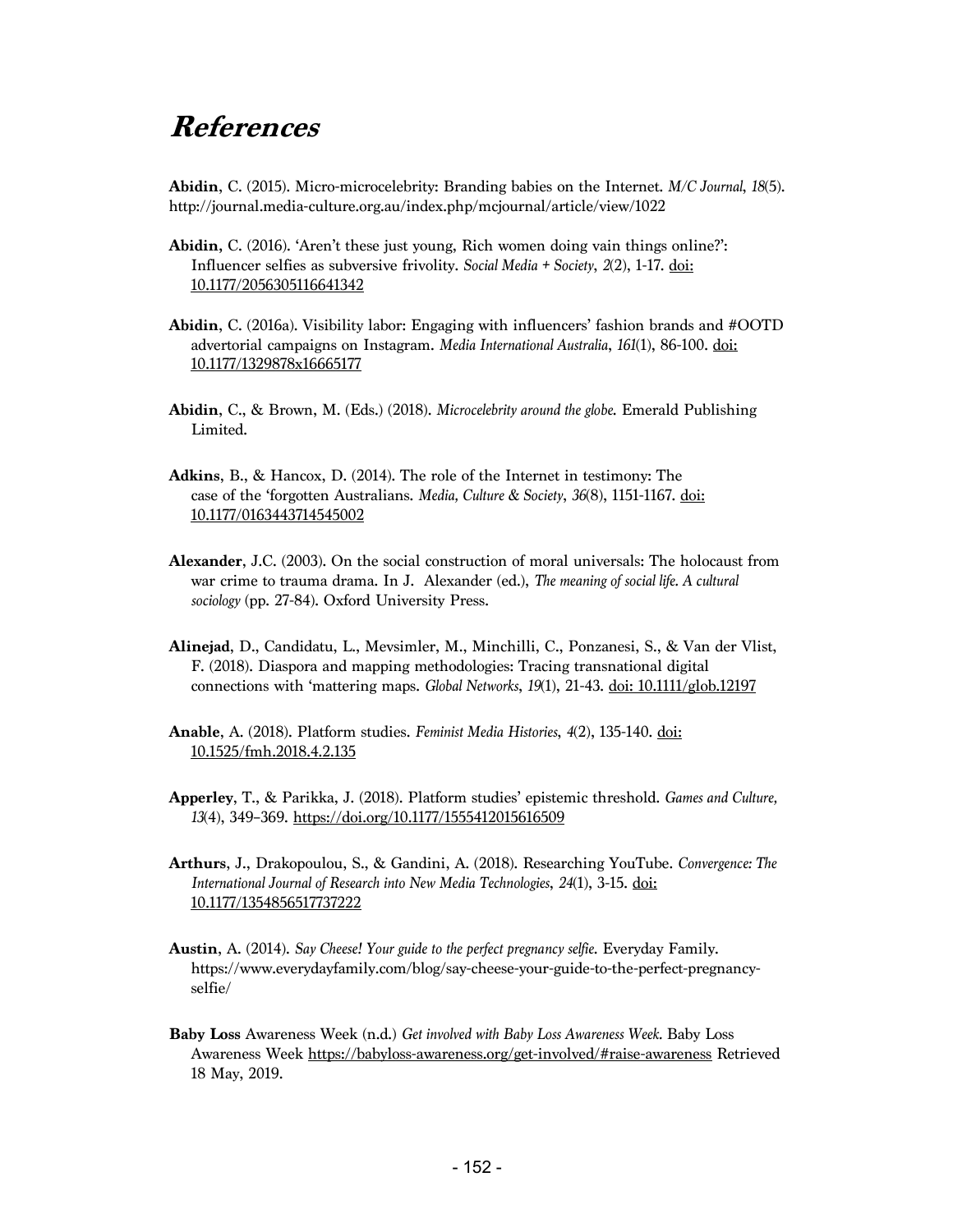**Babysizer**. (2020). *Pregnancy and baby tracker.* https://babysizer.com/

- **Badran**, Y., & De Angelis, E. (2015). 'Non-aligned' online micro-celebrities and the Syrian networked public sphere: fragmentation and media a-synchronization. *Communication, technologie et développement,* (2). https://papers.ssrn.com/sol3/papers.cfm?abstract\_id=2689952
- **Bailey,** L. (2001). Gender shows: First-time mothers and embodied selves. *Gender and Society*, *15*(1), 110-129. https://www.jstor.org/stable/3081832
- **Baker**, R., & McCullough, L. (Eds.). (2008). *The Cambridge world history of medical ethics*. Cambridge University Press.
- **Banner**, O. (2017). *Communicative biocapitalism: The voice of the patient in digital health and the health humanities*. University of Michigan Press.
- **Barker**, P. (2014). *Regeneration*. Thorpe.
- **Barthes**, R. (1975). An introduction to the structural analysis of narrative. *New Literary History*, *6*(2), 237. doi: 10.2307/468419
- **Bartley**, S. (2009). Naming the black dog. *Literature and Medicine*, 27(1), 56-60. doi: 10.1353/lm.0.0023
- **Bassani**, G., Marinelli, N., & Vismara, S. (2018). Crowdfunding in healthcare. *The Journal of Technology Transfer*, *44*(4), 1290-1310. doi: 10.1007/s10961-018-9663-7
- **Bauby**, J. (1997). *The Diving bell and the butterfly*. Vintage, Random House.
- **Beck**, C., Chapman, S., Simmons, N., Tenzek, K., & Ruhl, S. (2015). *Celebrity health narratives and the public health*. McFarland & Company, Inc.
- **Belardes**, N. (2009, 15 April*). Twitter novel in the Twitterverse: Read the first 358 tweets of 'Small Places'*. http://thenervousbreakdown.com/nlbelardes/2009/04/twitter-novel-in-thetwitterverse-read-the-first-358-tweets-of-small-places/
- **Belardes**, N. (n.d.). *Twitter novel: Small Places*. http://www.nicholasbelardes.com/twitter-novelsmall-places/
- **Berard**, A. A., & Smith, A. P. (2018). Post your journey: Instagram as a support community for people with fibromyalgia. *Qualitative Health Research, 29*(2), 237–247. doi.org/10.1177/1049732318789102
- **Berliner**, L., & Kenworthy, N. (2017). Producing a worthy illness: Personal crowdfunding amidst financial crisis. *Social Science & Medicine*, *187*, 233-242. doi: 10.1016/j.socscimed.2017.02.008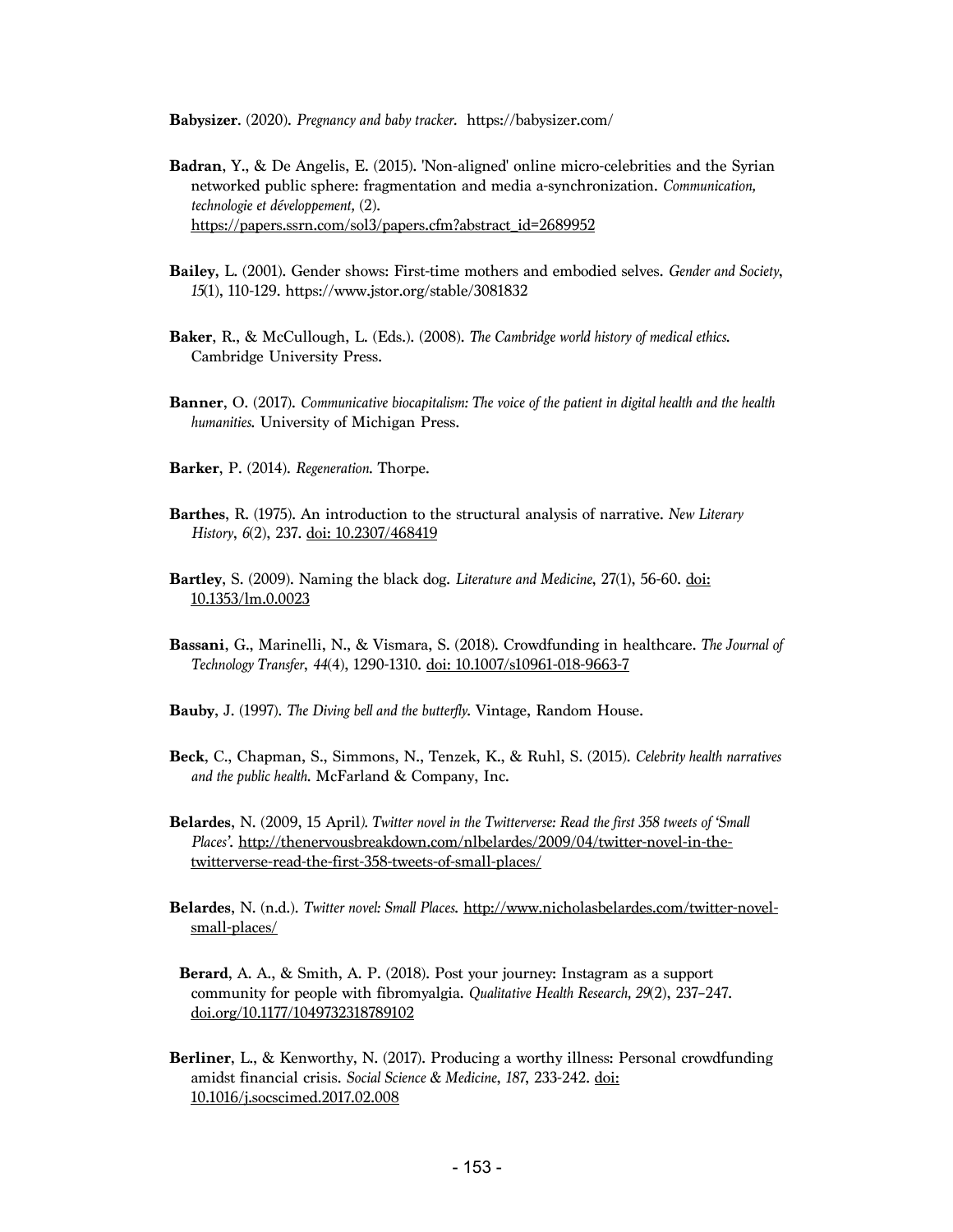- **Berry,** S., Jones, T., & Lamb, E. (2017). Health humanities: The future of pre-health education is here. *Journal of Medical Humanities*, *38*(4), 353-360. doi: 10.1007/s10912-017- 9466-0
- **Bhave**, M. (2017). The ambiguous space of motherhood. The experience of stillbirth. In E. Lind & A. Deveau (Eds.), *Interrogating pregnancy loss: Feminist writings on abortion, miscarriage, and stillbirth*. Demeter Press.
- **Biro**, D. (2010). *The language of pain*. W.W. Norton.
- **Biteable** (n.d.) *YouTube video ideas: The ultimate list.* Biteable. https://biteable.com/blog/inspiration/youtube-video-ideas/ Retrieved 5 June, 2019.
- **Blum-Ross**, A., & Livingstone, S. (2017). 'Sharenting,' parent blogging, and the boundaries of the digital self. *Popular Communication*, *15*(2), 110-125. doi: 10.1080/15405702.2016.1223300
- **Bly**, N. (1887; 2019). *Ten days in a mad-house*. Neelands Media LLC.
- **Bogost**, I., & Montfort, N. (2009). Platform studies: Frequently questioned answers. *UC Irvine: Digital Arts and Culture 2009.* USA. https://escholarship.org/uc/item/01r0k9br
- **Bologna,** C. (2014, 8 June). *Parents share devastating, beautiful photos to break down the silence around stillbirth.* Huffington Post. https://www.huffpost.com/entry/devastating-beautiful-stillbornbaby-photos\_n\_5651328
- **Bonanno**, G., & Kaltman, S. (1999). Toward an integrative perspective on bereavement. *Psychological Bulletin*, *125*(6), 760-776. doi: 10.1037/0033-2909.125.6.760
- **Bonnell**, V., & Hunt, L. (Eds.) (1999). *Beyond the cultural turn: New directions in the study of society and culture*. University of California Press.
- **Brierley-Jones**, L., Crawley, R., Lomax, S., & Ayers, S. (2015). Stillbirth and stigma: The spoiling and repair of multiple social identities. *OMEGA - Journal of Death and Dying, 70*(2), 143–168. doi.org/10.2190/OM.70.2.a

**Brooks**, P. (1996). Law as narrative and rhetoric. In P., Brooks & P., Gewirtz (Eds.), *Law's stories: Narrative and rhetoric in the law*. (pp. 14-23). Yale University Press.

- **Browne**, V. (2016). Feminist philosophy and prenatal death: Relationality and the ethics of intimacy. *Signs: Journal of Women in Culture and Society*, *41*(2), 385-407. doi: 10.1086/682923
- **Brügger**, N. (2013). Web historiography and Internet Studies: Challenges and perspectives. New Media & Society, 15(5), 752-764. <u>doi.org/10.1177/1461444812462852</u>

**Bruns,** A. (2005). *Gatewatching: Collaborative online news production*. Peter Lang.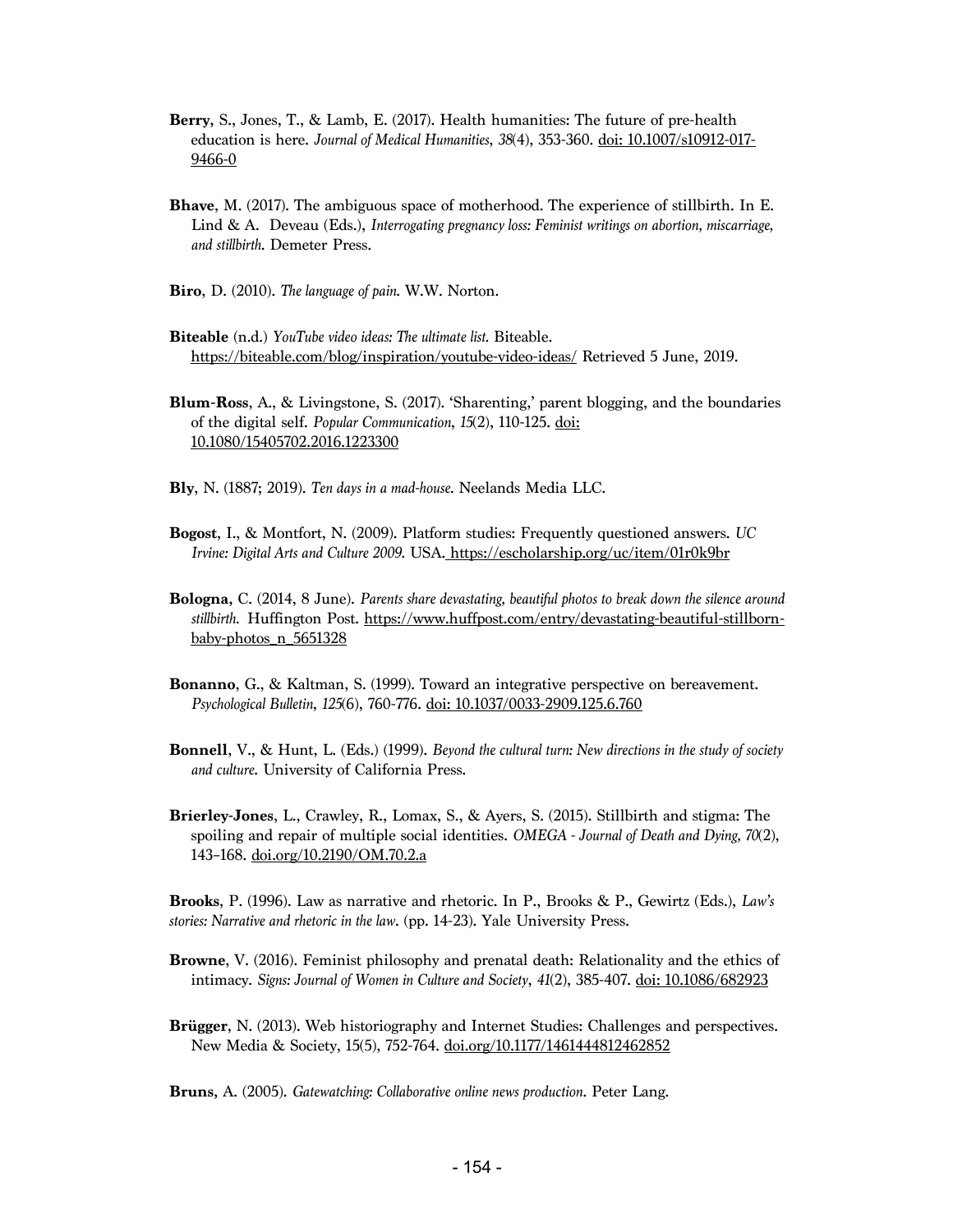- **Bruns**, A., & Burgess, J. (2015). Twitter hashtags from ad hoc to calculated publics. In N. Rambukkana (eds.), *Hashtag publics: The power and politics of discursive networks* (pp. 13-28). Peter Lang.
- **Bruns**, A., Moon, B., Paul, A., & Münch, F. (2016). Towards a typology of hashtag publics: A large-scale comparative study of user engagement across trending topics. *Communication Research and Practice*, *2*(1), 20-46. doi: 10.1080/22041451.2016.1155328
- **Bryant**, K. (2019, 19 December). *Olivia Jade 'forgot how to do YouTube'*. Vanity Fair. https://www.vanityfair.com/style/2019/12/olivia-jade-beauty-tutorial-youtube
- **Bucher**, T. (2018). Introduction: Programmed Sociality. Retrieved 23 March 2019, from http://www.oxfordscholarship.com/view/10.1093/oso/9780190493028.001.0001/oso-9780190493028-chapter-1
- **Bucher, T.,** & Helmond, A. (2017). The affordances of social media platforms. In B. Jean, T. Poell & A. Marwick (eds.), *The SAGE handbook of social media* (pp. 233–253). Sage Publications.
- **Bueno,** C. C. (2016). *The attention economy: Labour, time and power in cognitive capitalism.* Rowman & Littlefield Publishers
- **Bukowski**, D. (2014). *Paranoia and schizophrenia in postmodern literature: Pynchon and Delille*. Vassar College.
- **Burges**s, J., & Green, J. (2009). The entrepreneurial vlogger: Participatory culture beyond the professional-amateur divide. In P. Snickars & P. Vonderau (eds.), *The YouTube reader.* (pp. 89-107). National Library of Sweden/Wallflower Press.
- **Burgess**, J., & Matamoros-Fernández, A. (2016). Mapping sociocultural controversies across digital media platforms: one week of #gamergate on Twitter, YouTube, and Tumblr. *Communication Research and Practice*, *2*(1), 79-96. doi: 10.1080/22041451.2016.1155338
- **Bury**, M. (1982). Chronic illness as biographical disruption. *Sociology of Health and Illness*, *4*(2), 167-182. doi: 10.1111/1467-9566.ep11339939
- **Campbell**, W. (2016, 18 October). *Is social media turning people into narcissists?* The Conversation. https://theconversation.com/is-social-media-turning-people-into-narcissists-66573
- **Carel,** H., & Kidd, I. (2014). Epistemic injustice in healthcare: a philosophical analysis. *Medicine, Health Care and Philosophy*, *17*(4), 529-540. doi: 10.1007/s11019-014-9560-2
- **Casañas,** C., Curtin J., Naessens K., Presswood M. (2016). Dying in YouTube. How people share their experience of terminal illness online: A systematic review of YouTube videos. *EAPC2016: Abstracts Palliative Medicine, 30*(6), 361–362. doi.org/10.1177/0269216316646056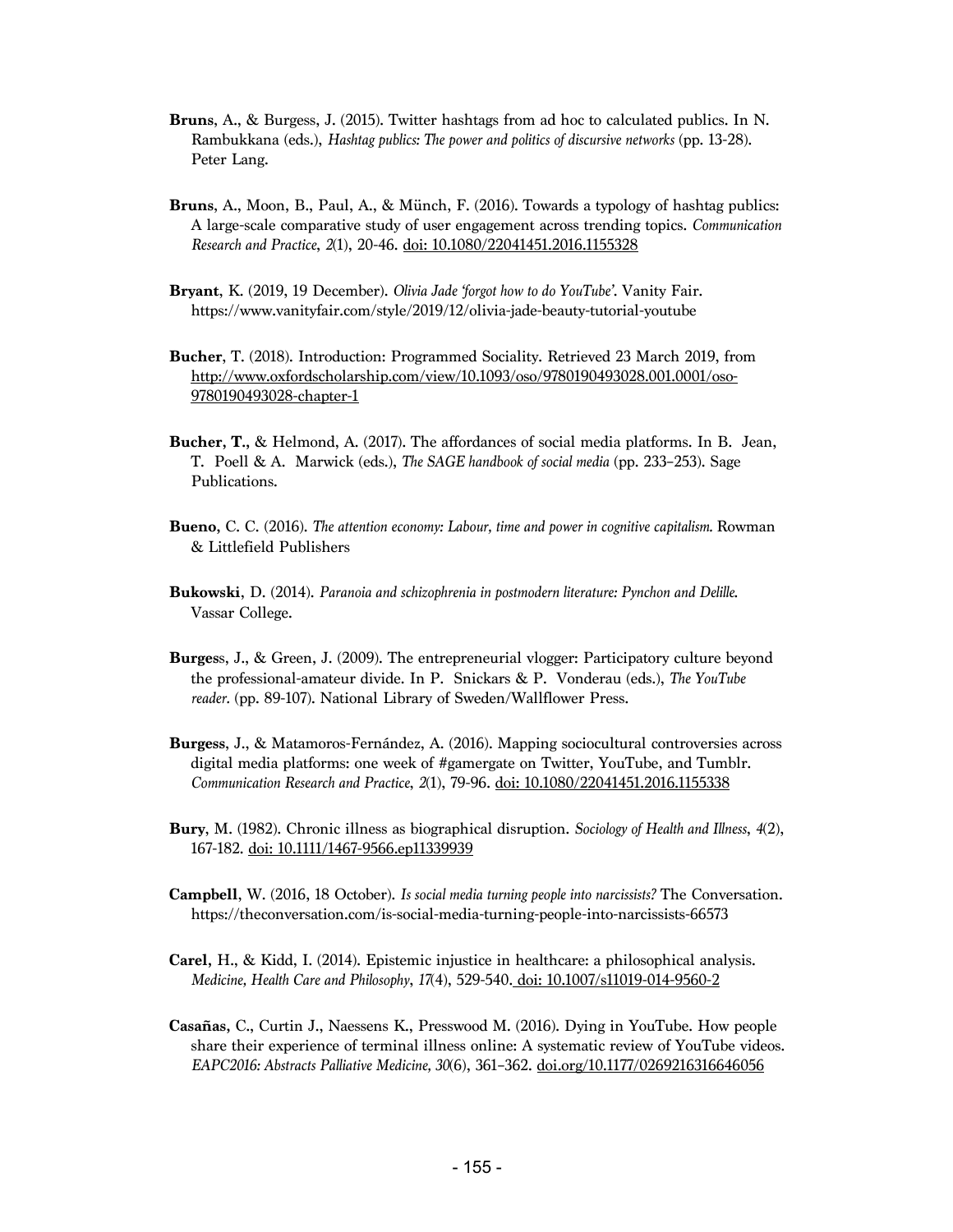- **Casañas**, C., Presswoo, Naessens, K., Curtin, J. (2016). 'Thank you all for being involved in my Life'. How people share their experience of terminal illness online: A content analysis of YouTube videos. *EAPC2016: Abstracts Palliative Medicine, 30*(6): 213–214. doi.org/10.1177/0269216316646056
- **Center for Disease Control and Prevention**. (n.d.). *What is stillbirth? | CDC*. Center for Disease Control and Prevention. https://www.cdc.gov/ncbddd/stillbirth/facts.html Retrieved 18 May, 2019.
- **Cesare,** N., & Branstad, J. (2017). Mourning and memory in the Twittersphere. *Mortality*, *23*(1), 82-97. doi: 10.1080/13576275.2017.1319349
- **Charon**, R. (2006). *Narrative medicine: Honoring the stories of illness*. Oxford University Press.
- **Chiu**, W., & Lu, K. (2015). Random walk on co-word network: Ranking terms using structural features. *Proceedings of The Association for Information Science and Technology*, *52*(1), 1- 11. doi: 10.1002/pra2.2015.145052010028
- **Chou**, W., Hunt, Y., Folkers, A., & Augustson, E. (2011). Cancer survivorship in the age of YouTube and social media: A narrative analysis. *Journal of Medical Internet Research*, *13*(1). doi: 10.2196/jmir.1569
- **Chouliaraki**, L. (2010). Ordinary witnessing in post-television news: towards a new moral imagination. *Critical Discourse Studies*, *7*(4), 305-319. doi: 10.1080/17405904.2010.511839
- **Chung**, D., & Kim, S. (2007). Blogging activity among cancer patients and their companions: Uses, gratifications, and predictors of outcomes. *Journal of The American Society for Information Science And Technology*, *59*(2), 297-306. doi: 10.1002/asi.20751
- **Chute**, A. (n.d.). *Expecting Sunshine book.* Alexis Marie Chute. https://www.alexismariechute.com/expectingsunshinebook/ Retrieved: 19 March, 2020.
- **Clare, E. (2017).** *Brilliant imperfection. Grappling with cure.* Duke University Press.
- **Cole**, T.R, Carlin, N. S., & Carson, R. A. (2015). *Medical humanities: An introduction*. Cambridge University Press.
- **Columbia University** (n.d.) *Master of Science in Narrative Medicine*. Columbia University https://www.narrativemedicine.org/education/master-of-science-in-narrative-medicine/ Retrieved 17 March, 2019.
- **Cooley,** K., & Milligan, C. (2018). Haunted objects, networked subjects: The nightmarish nostalgia of creepypasta. *Horror Studies*, *9*(2), 193-211. doi: 10.1386/host.9.2.193\_1

**Couser**, G. (1997). *Recovering bodies*. University of Wisconsin Press.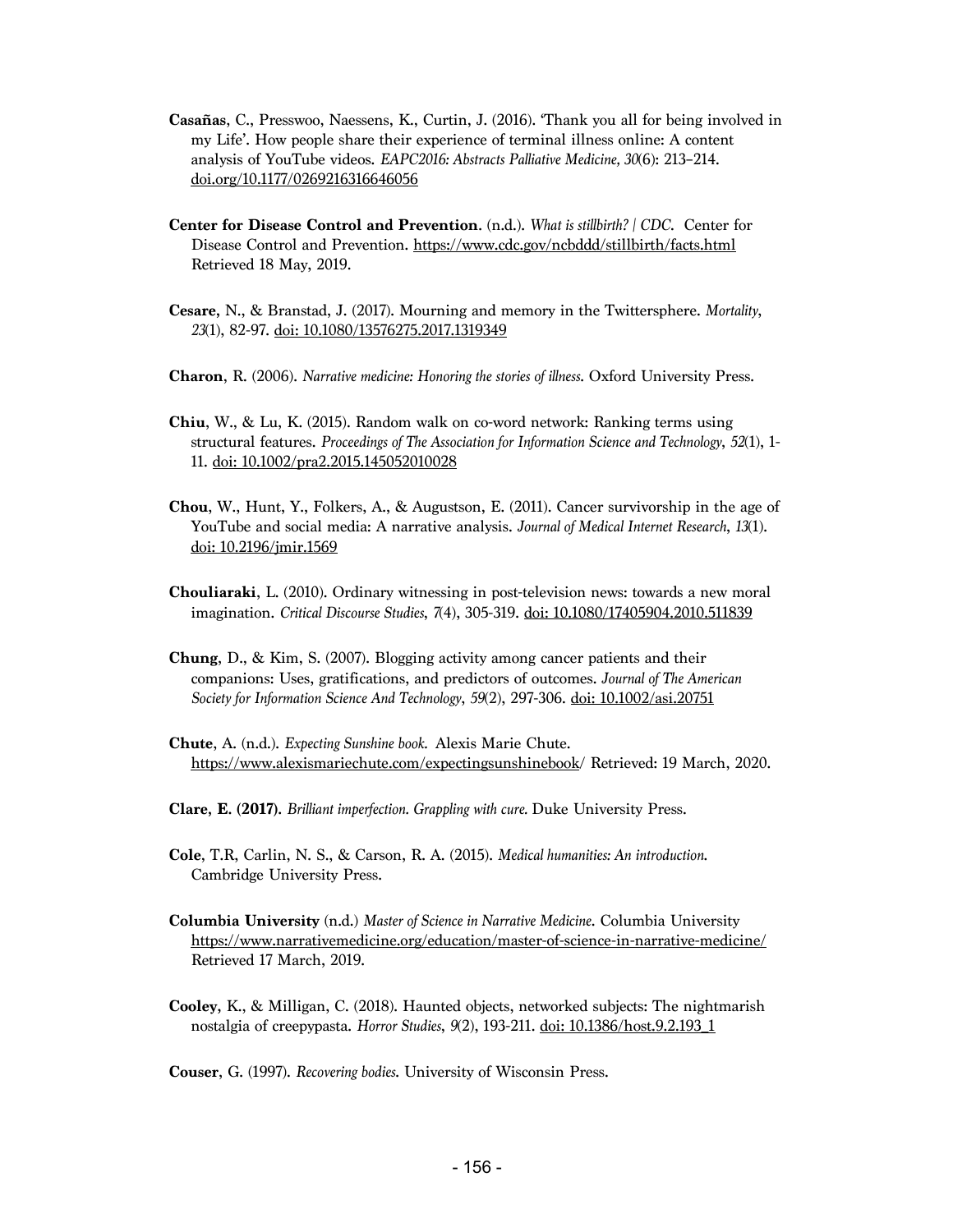- **Coward**, R. (2014). How to die well: Aesthetic and ethical issues in confessional cancer diaries. *Journalism: Theory, Practice & Criticism*, *15*(5), 615-628. doi: 10.1177/1464884914523230
- **Crawford**, A. (2019). Critical approaches to life writing. In C. M., Klugman & E., Gentry Lamb (Eds.), *Research methods in health humanities* (pp. 39-54). Oxford University Press.
- **Crawford**, P., Brown, B., Baker, C., Tischler, V., & Abrams, B. (2015). *Health humanities*. Palgrave Macmillan UK.
- **Cristiol,** H. (n.d.) *What is the spoon theory?* WebMD. *www.webmd.com/multiplesclerosis/features/spoon-theory#1* Retrieved 16 February 2020.
- **Cross**, S. (2004). Visualizing madness. *Television & New Media*, *5*(3), 197-216. doi: 10.1177/1527476403254001
- **Curato**, N., & Ong, J. (2014). Inclusion as deliberative agency. *Television & New Media*, *16*(6), 576-594. doi: 10.1177/1527476414554401
- **Currie**, E., Schofield, J., Ortega Perez, F., & Quiroga, D. (2018). Health beliefs, healing practices and medico-ritual frameworks in the Ecuadorian Andes: the continuity of an ancient tradition. *World Archaeology*, *50*(3), 461-479. doi: 10.1080/00438243.2018.1474799
- **Das**, R. (2017). Speaking about birth: Visible and silenced narratives in online discussions of childbirth. *Social Media + Society*, *3*(4), 205630511773575. doi: 10.1177/2056305117735753
- **Davidsson** Bremborg, A. (2012). The memorialization of stillbirth in the internet age. In S. Earle, C. Komaromy & L. Layne (Eds.), *Understanding reproductive loss: Perspectives on life, death and fertility* (pp. 155-167). Ashgate Publishing.
- **Davis**, A. (2014). Wartime women giving birth: Narratives of pregnancy and childbirth, Britain c. 1939–1960. *Studies in History and Philosophy of Science Part C: Studies in History and Philosophy of Biological and Biomedical Sciences*, *47*, 257-266. doi: 10.1016/j.shpsc.2013.11.007
- **Davis,** J. (n.d.). *Raise more money with this medical crowdfunding guide.* GoFundMe. https://www.gofundme.com/c/blog/medical-crowdfunding-guide Retrieved 25 June, 2019.
- **Davenport,** T. H., & Beck, J. C. (2002*). The attention economy.* Understanding the new currency of business. Harvard Business Review Press
- **de Boer**, M., & Slatman, J. (2014). Blogging and breast cancer: Narrating one's life, body and self on the Internet. *Women's Studies International Forum*, *44*, 17-25. doi: 10.1016/j.wsif.2014.02.014
- **Del Valle**, G. (2017, 23 June). *The people GoFundMe leaves behind.* The Outline. https://theoutline.com/post/1787/the-people-gofundme-leaves-behind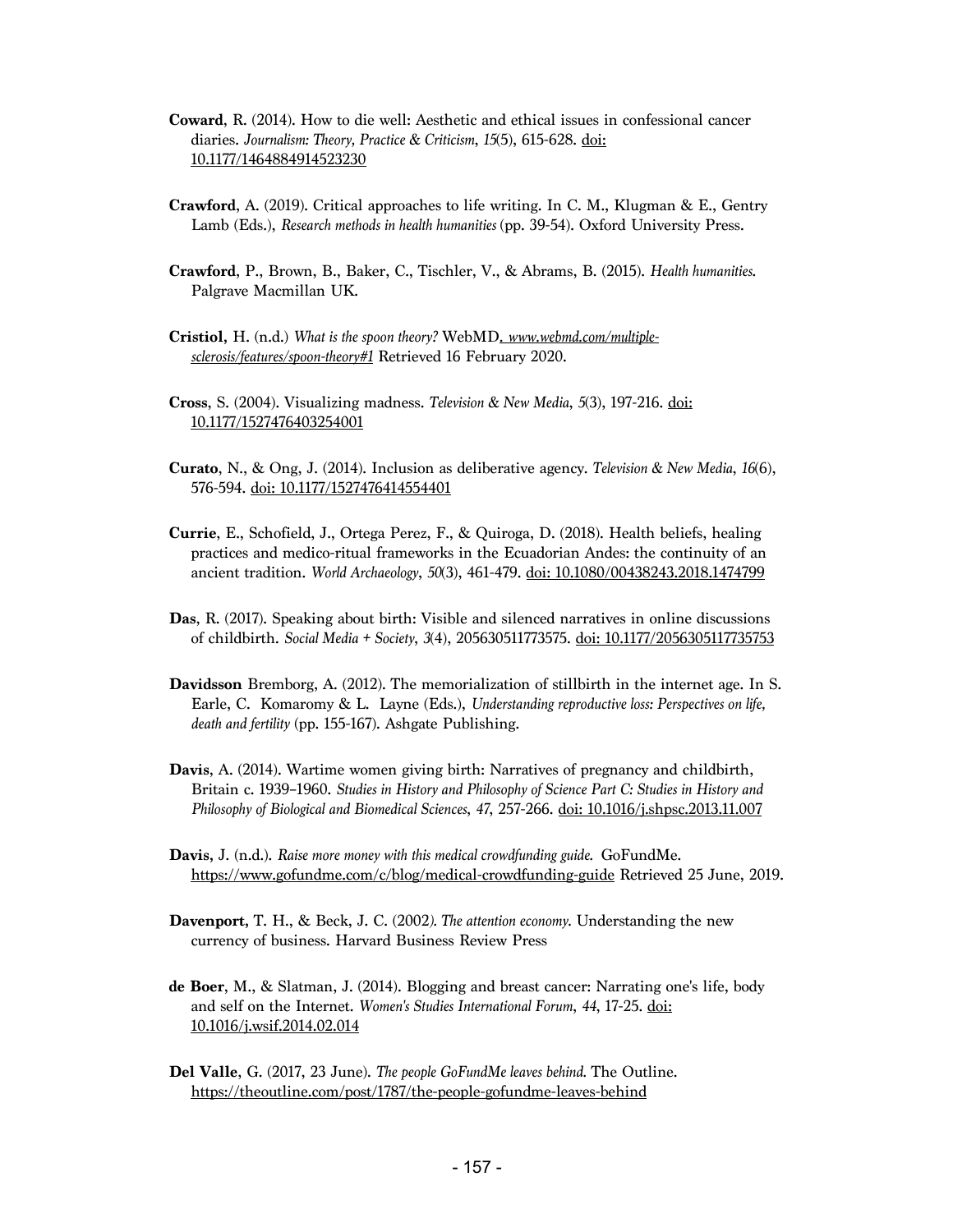- **DeShazer,** M. (2005). *Fractured borders. Reading women's cancer* Literature. University of Michigan
- **DeShazer,** M. (2013). *Mammographies: The cultural discourses of breast cancer narratives*. The University of Michigan Press.
- **Dijck**, J. (2005). *The transparent body*. University of Washington Press.
- **Doka**, K. (1989). *Disenfranchised grief: Recognizing hidden sorrow*. Lexington Books.
- **Donnar,** G. (2009). Passive engagement and 'the face': The possibility of witnessing, recognizing and re-covering mediated bodies in suffering. *Critical Perspectives on Communication, Cultural & Policy Studies*, *28*(2), 43-50.
- **Donovan**, E., Nelson, E., & Scheinfeld, E. (2016). Cyberframing cancer: An exploratory investigation of valenced cybercoping on Cancer Blogs. *Health Communication*, *32*(1), 1-10. doi: 10.1080/10410236.2015.1089467
- **Dubriwny,** T. (2010). Television news coverage of postpartum disorders and the politics of medicalization. *Feminist Media Studies*, *10*(3), 285-303. doi: 10.1080/14680777.2010.493647
- **Duffy**, B. E. (2015). The romance of work: gender and aspirational labour in the digital culture industries. *International Journal of Cultural Studies 19*(4). doi: 10.1177/1367877915572186
- **Earle**, S., Komaromy, C., & Layne, L. L. (Eds.). (2012). *Understanding reproductive loss: perspectives on life, death and fertility*. Ashgate.
- **Ensslin,** A, (2007). *Canonizing hypertext: Explorations and constructions.* Bloomsbury.
- **Edson**, M. (1999). *Wit.* Faber & Faber.
- **Ehrenreich**, B. (2001, November). *Welcome to Cancer Land*. Harper's Magazine. 43-53.
- **Electronic Literature Collection**. (n.d.) *Pentametron*. Electronic Literature Collection. http://collection.eliterature.org/3/work.html?work=pentametron
- **Erban**, B. (2009, December). *Keitai Shousetsu: A study of Japan's mobile phone fiction.*  https://sites.ualberta.ca/~berban/cell/cellwho.html
- **Esperland,** N. W., & Sauder, M. (2007). *American Journal of Sociology, 113*(1), 1-40. *doi: 10.1086/517897*
- **Fallon**, K. (2014). Streams of the self: The Instagram feed as narrative autobiography. In *Interactive Narratives, New Media & Social Engagement International Conference, Canada.* (pp. 54- 60).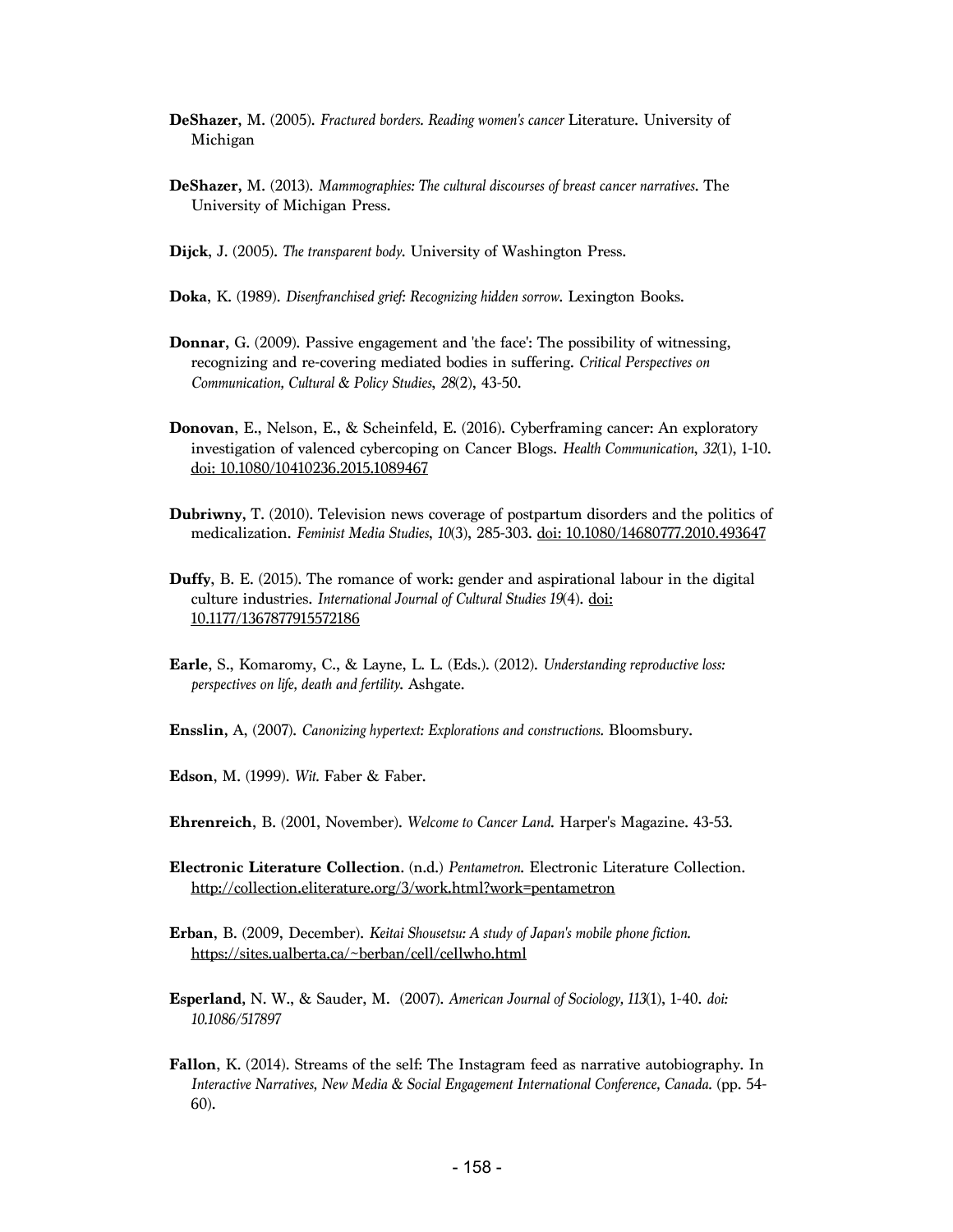- **Feuston**, J. L., & and Piper, A. M. (2018). Beyond the coded gaze: analyzing expression of mental health and illness on Instagram. In *Proceedings of the ACM on Human-Computer Interaction. 2, CSCW*, Article 51, 1-21 pages. *https://doi.org/10.1145/3274320*
- **Foucault**, M. (1961; 2010). *The birth of the clinic*. Routledge.
- **Foucault**, M. (1963; 2013). *Madness and civilization*. Random House US.
- **Frank**, A. (2011). Metaphors of pain. *Literature and Medicine*, *29*(1), 182-196. doi: 10.1353/lm.2011.0316
- **Frank**, A. (2013). *The wounded storyteller* (2nd ed.). The University of Chicago Press.
- **Frank**, A. (2019). Stories are to lifeworlds as data are to systems. In *Data and Stories in Digital Healthcare: Mixed Methods for Medical Humanities*. Germany.
- **Friedman**, L. (2004). *Cultural sutures: Medicine and media*. Duke University Press.
- **Fuller**, G., & Page Jeffery, C. (2017). 'There is no Zyzz': The subcultural celebrity and bodywork project of Aziz Shavershian*. Celebrity Studies, 8*(1), 20-34. https://doi.org/10.1080/19392397.2016.1190287
- **Gabriel**, Y. (2004). The voice of experience and the voice of the expert Can they speak to each other? In: Hurwitz B., Greenhalgh T., & Skultans V. (Eds.), *Narrative research in health and illness*. Blackwell.
- **Gallagher**, M. (2009). Be patient, dear mother … wait for me. *Feminist Media Studies*, *9*(2), 209-225. doi: 10.1080/14680770902814868
- **Genette**, G. (1980*). Narrative discourse. An essay in method*. Cornell University Press.
- **Gillespie**, T. (2003). The stories digital tools tell. In J. Caldwell, John & A. Everett (Eds*.), New media: Theses on convergence media and digital reproduc*tion. (pp. 107-126). Routledge.
- **Gillespie**, T. (2010). The politics of platforms. *New Media & Society*, *12*(3), 347-364. doi: 10.1177/1461444809342738
- **Glik**, D., Berkanovic, E., Stone, K., Ibarra, L., Jones, M., & Rosen, B. et al. (1998). Health education goes Hollywood: Working with prime-time and daytime entertainment television for immunization promotion. *Journal of Health Communication*, *3*(3), 263-282. doi: 10.1080/108107398127364
- **Godel**, M. (2008). Images of stillbirth: memory, mourning and memorial. *Visual Studies*, *22*(3), 253-269. doi: 10.1080/14725860701657159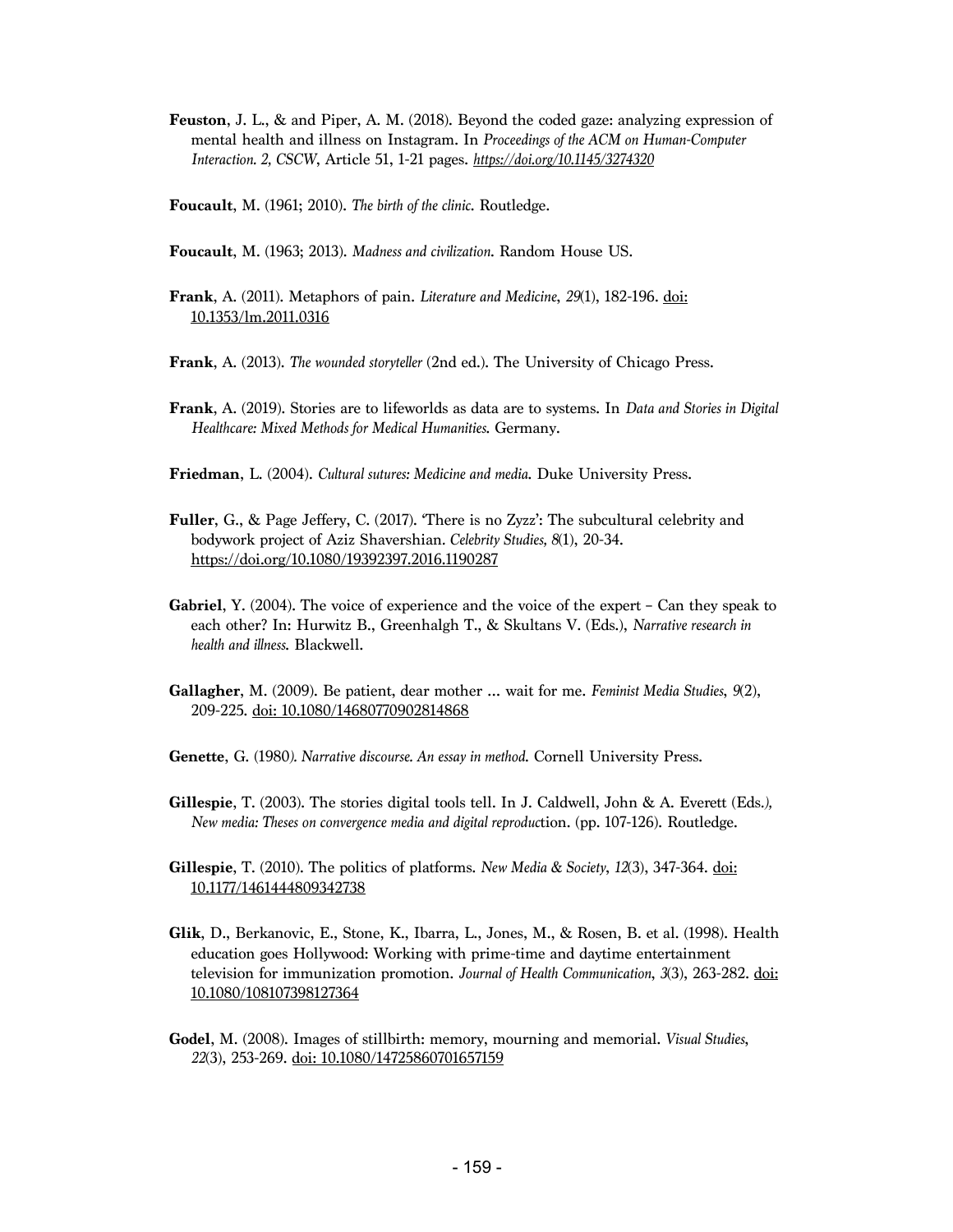- **GoFundMe** (n.d.) *Don't have Facebook? Here Are Other Ways to Share Your GoFundMe.* GoFundMe. https://support.gofundme.com/hc/en-us/articles/115011721327-Don-t-have-Facebook-Here-Are-Other-Ways-to-Share-Your-GoFundMe Retrieved 1 August, 2019.
- GoFundMe (n.d.) *How to use your GoFundMe link.* GoFundMe https://support.gofundme.com/hc/en-us/articles/115011740788-How-to-Use-Your-GoFundMe-Link Retrieved 1 August 2019 Retrieved 17 March, 2019.
- **GoFundMe** Team. (2020, March 2). Writing your fundraiser Story: A comprehensive guide. GoFundMe. https://www.gofundme.com/c/blog/campaign-story
- **GoFundMe**. (2019). *Supported countries*. GoFundMe. https://support.gofundme.com/hc/enus/articles/360001972748 Retrieved 7 August, 2019.
- **GoFundMe.** (n.d.) *What is crowdfunding? The clear and Simple Answer*. GoFundMe https://www.gofundme.com/c/crowdfunding. Retrieved 16 June, 2019.
- **GoFundMe**. (n.d.). *What does it mean if your GoFundMe is Trending*? GoFundMe. https://support.gofundme.com/hc/en-us/articles/360001477967-What-does-it-mean-ifyour-GoFundMe-is-Trending- Retrieved 6 September, 2019.
- **Gonzalez-Polledo**, E. (2016). Chronic media worlds: Social media and the problem of pain communication on Tumblr. *Social Media + Society*, *2*(1), 1-11. doi: 10.1177/2056305116628887
- **Gonzalez-Polledo**, E., & Tarr, J. (2016). The thing about pain: The remaking of illness narratives in chronic pain expressions on social media. *New Media & Society*, *18*(8), 1455- 1472. doi: 10.1177/1461444814560126
- **Gonzalez**, A. (2018, 5 April). *GoFundMe just acquired biggest competitor in YouCaring*. Crowdfunder Insider. https://www.crowdfundinsider.com/2018/04/131456-gofundmejust-acquired-biggest-competitor-in-youcaring-acquisition/
- **Gould**, S. (2003). *Triumph and tragedy in Mudville: A lifelong passion for baseball*. Norton and Company.
- **Graham**, C., Gibbs, M., & Aceti, L. (2013). Introduction to the special issue on the death, afterlife, and immortality of bodies and data. *The Information Society*, *29*(3), 133-141. doi: 10.1080/01972243.2013.777296
- **Grealy**, L. (1994). *Autobiography of a face*. Mariner Books.
- **Green**, J. (2012). *The fault in our stars* (1st ed.). Duttons Books.
- **Hakanen,** E. A. (2002). Lists as social grid: Ratings and rankings in everyday life*. Social Semiotics 12*(3), 245-254. doi: 10.1080/10350330216372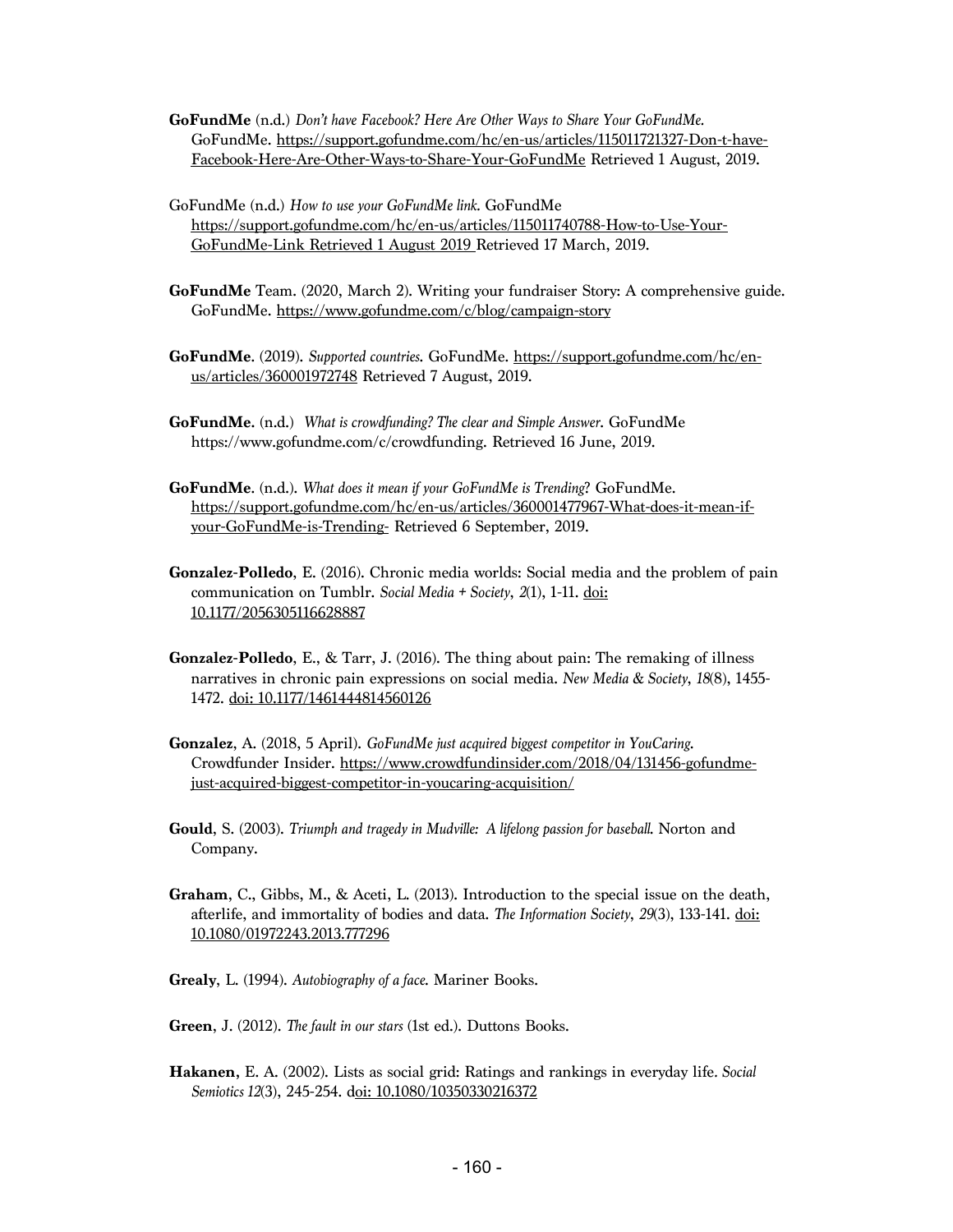**Hall**, L. (2019). *The medicalization of birth and death*. John Hopkins University Press.

- **Hardey**, M. (2002). 'The story of my illness': Personal accounts of illness on the Internet. *Health: An Interdisciplinary Journal for The Social Study of Health, Illness and Medicine*, *6*(1), 31-46. doi: 10.1177/136345930200600103
- **Hardt**, M. (1999). Affective labour. *Boundary 2*, *26*(2), 89-100. http://www.jstor.org/stable/303793

**Hastreiter**, K. (2015). *@Heaven: The Life and Death of a Cyber Futurist*. OR Books.

- **Hawkins**, A. (1999). *Reconstructing illness: Studies in pathography*. Purdue University Press.
- **Hayles**, K. (2000). Flickering connectivities in Shelley Jackson's Patchwork Girl: The importance of media-specific analysis. *Postmodern Culture 10*(2), doi:10.1353/pmc.2000.0011.
- **Hayles**, N. (2004). Print is flat, code is deep: The importance of media-specific analysis. *Poetics Today*, *25*(1), 67-90. doi: 10.1215/03335372-25-1-67
- **Hayles**, N. K. (2008). *Electronic literature: New horizons for the literary*. University of Notre Dame Press.
- **Hearn,** A. (2010). Structuring feeling: Web 2.0, online ranking and rating, and the digital 'reputation' economy. *Ephemera, 10*(3/4), 421-438. http://www.ephemerajournal.org/contribution/structuring-feeling-web-20-onlineranking-and-rating-and-digital-%E2%80%98reputation%E2%80%99-economy
- **Helmond**, A. (2015). The platformization of the web: Making web data platform ready. *Social Media + Society*, *1*(2),1-11. doi: 10.1177/2056305115603080
- **Hermida**, A. (2010). Twittering the news. *Journalism Practice*, *4*(3), 297-308. doi: 10.1080/17512781003640703
- **Herold**, L. (2018). Televisual emotional pedagogy: AIDs, affect, and activism on Vito Russo's *Our Time*. *Television & New Media*, 25-40. doi: 10.1177/1527476418813440
- **Hiltzik**, M. (2017 28 April). Column: Crowdfunding for medical expenses is rising when it should be eradicated. Los Angeles Times. https://www.latimes.com/business/hiltzik/lafi-hiltzik-crowdfunding-medical-20170428-story.html

**Hiskes**, J. (2017, 3 April). *The moral failure of crowdfunding health*. Medium. https://medium.com/@simpsoncenter/the-moral-failure-of-crowdfunding-health-care-286c8e1b7b8e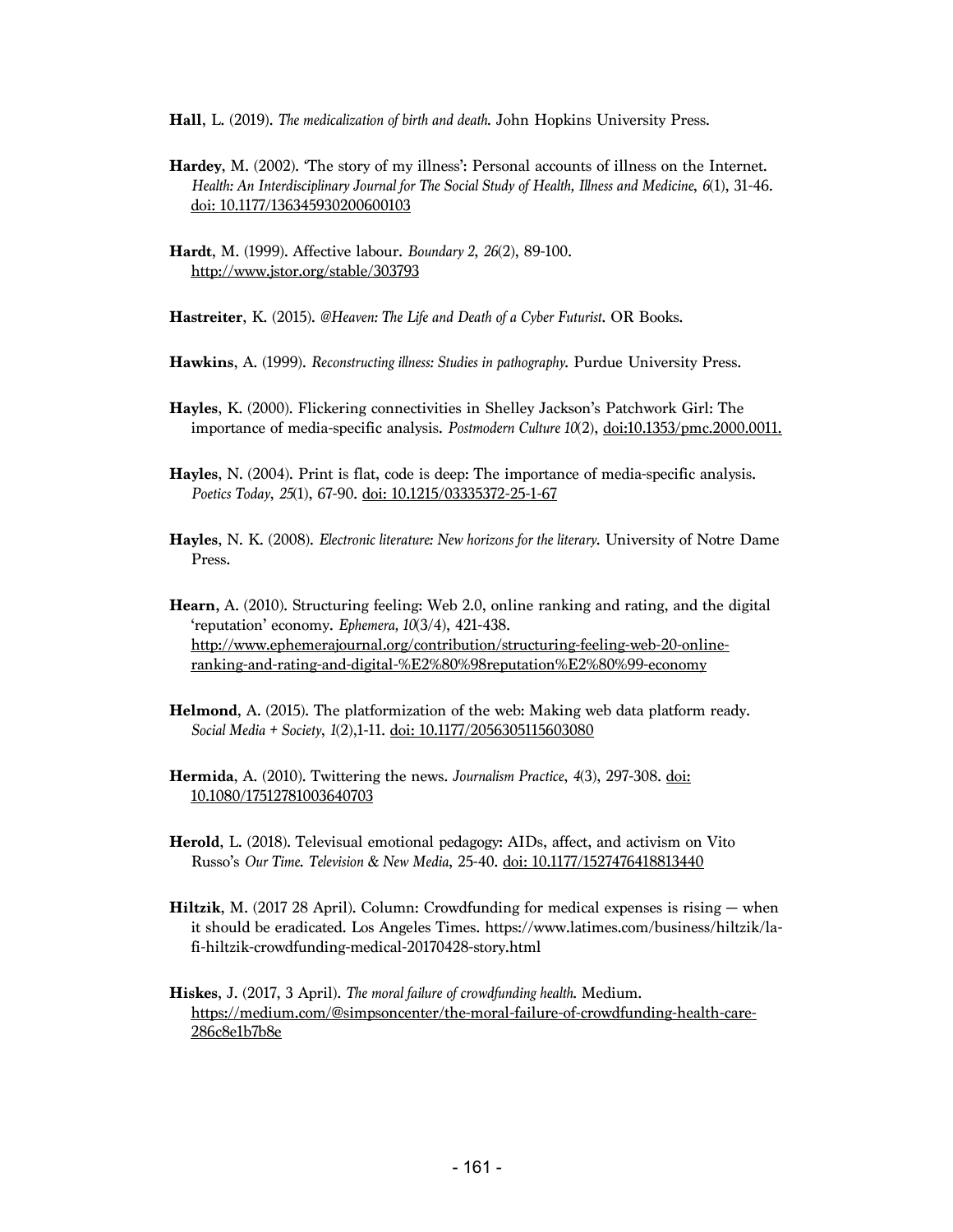- **Hsieh**, J., Hsu, M., & Wang, Y. (2016). An anthropological approach to teach and evaluate cultural competence in medical students – the application of mini-ethnography in medical history taking. *Medical Education Online*, *21*(1). doi: 10.3402/meo.v21.32561
- **Hudson**, L. (2014, November 19). *Twine, the video-game technology for all.* The New York Times. https://www.nytimes.com/2014/11/23/magazine/twine-the-video-game-technology-forall.html?auth=linked-google
- **Huh,** J., Liu, L. S., Neogi, T., Inkpen, K., & Pratt, W. (2014). Health vlogs as social support for chronic illness management. *ACM Transactions on Computer-Human Interaction*, *21*(4): 23:2–23:31. Doi: http://dx.doi.org/10.1145/2630067
- **Hyvärinen**, M., Hydén, L-C., Saarenheimo, M., & Tamboukou, M. (2010). Beyond narrative coherence: An introduction. In M. Hyvärinen, L-C. Hydén, M. Saarenheimo, & M. Tamboukou (Eds.), *Beyond narrative coherence* (pp. 1-16). John Benjamins Publishing Company.
- **Internet Archive.** (n.d.). *Wayback Machine general information*. Internet Archive https://help.archive.org/hc/en-us/articles/360004716091-Wayback-Machine-General-Information Retrieved 19 January, 2020.
- **Isake**, N., Mendoza, A., & Bosua, R. (2020). 'I need to compartmentalize myself': Appropriation of Instagram for chronic illness management. *Proceedings of the Australasian Computer Science Week Multiconference (ACSW '20), USA,* (pp. 1-9). https://dl.acm.org/doi/abs/10.1145/3373017.3373040

**Jackson**, M. (Ed.) (2011). *The Oxford handbook of the history of medicine.* Oxford University Press.

**Jackson**, S. (1995) Patchwork Girl. Eastgate Systems.

- **Jacobson**, S. (2018). Among the metavivors: Social media and illness narratives of stage IV breast cancer patients. *Catalyst: Feminism, Theory, Technoscience*, *4*(1), 1-24. doi: 10.28968/cftt.v4i1.199
- **Jade**, O. (n.d.) Olivia Jade. Access at https://www.youtube.com/channel/UCmOKlMHHTV4DX3t21j3itPw Retrieved 23 March, 2020.
- **James**, E. (2015, 2 October). *Mother who suffered stillbirth shares photos of her dead baby.* Daily Mail UK. https://www.dailymail.co.uk/femail/article-3257929/Devastated-mother-sufferedstillbirth-cradles-dead-baby-daughter-heartbreaking-images-urges-parents-never-childrengranted.html
- **James**, C. (2016, 20 April). *14 real life Cinderella stories.* The Talko. https://www.thetalko.com/14-real-life-cinderella-stories/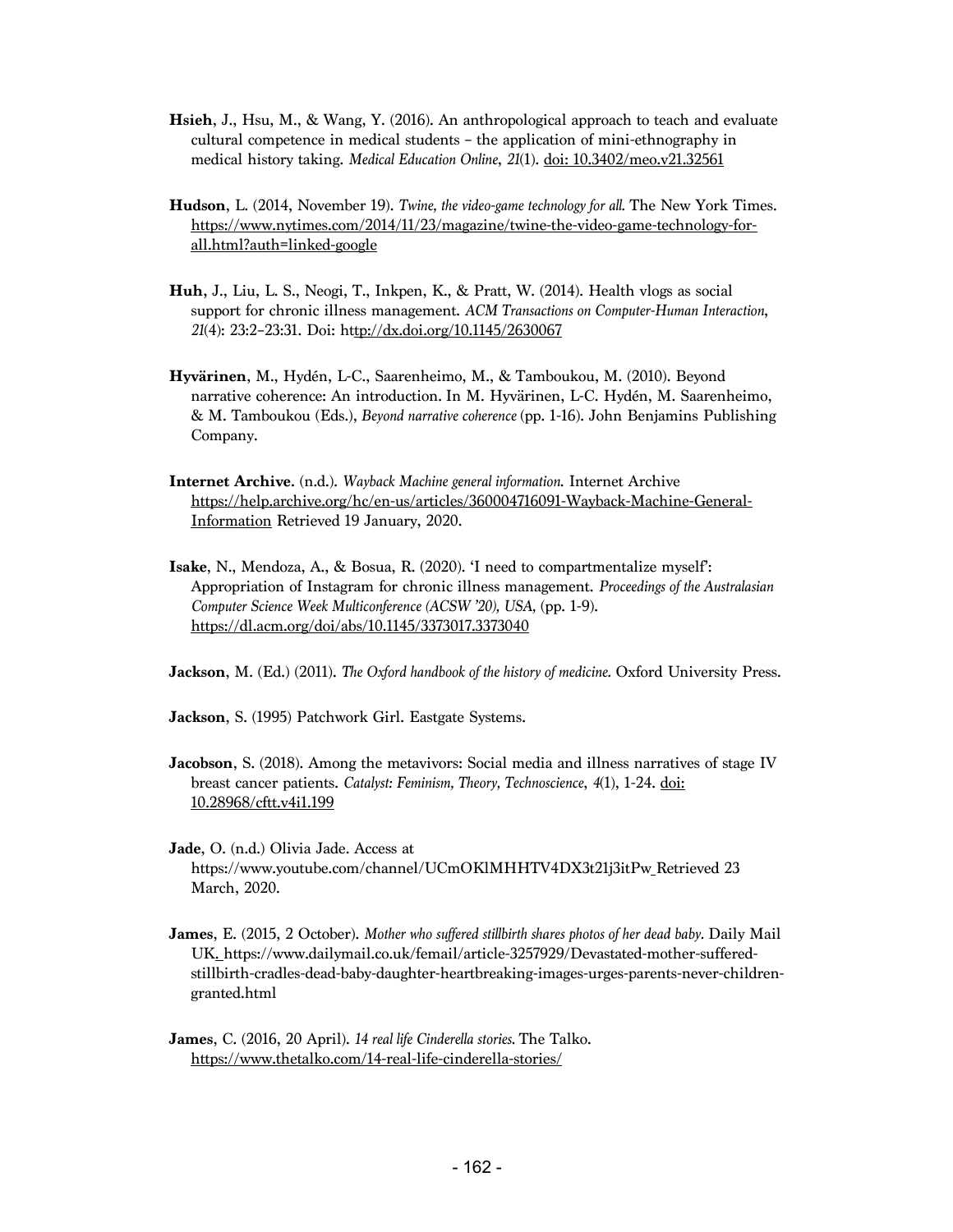- **Jennings**, D. (1986). *The confusion between disease and illness in clinical medicine*. *CMAJ*, *135*(8), 885- 870. https://www.ncbi.nlm.nih.gov/pmc/articles/PMC1491493/
- **Jensen**, C., & Petersen, M. (2016). The deservingness heuristic and the politics of health care. *American Journal of Political Science*, *61*(1), 68-83. doi: 10.1111/ajps.12251
- **Jerz**, D. (2000, 27 January). *Interactive fiction: What is it?* https://jerz.setonhill.edu/if/intro.htm
- **Jin**, P. (2019). Medical crowdfunding in China: Empirics and ethics. *Journal of Medical Ethics*, *45*(8), 538-544. doi: 10.1136/medethics-2018-105054

**Joinson,** C. (1992). Coping with compassion fatigue. *Nursing,* 22(4), 118-120. https://www.ncbi.nlm.nih.gov/pubmed/1570090

- **Jones**, T. (2004). The medium is the message: Documenting the story of Dax Cowart. In L. Friedman, *Cultural sutures: Medicine and media* (pp. 315-332). Duke University Press.
- **Jurecic**, A. (2012). *Illness as narrative*. University of Pittsburgh Press.
- **Kaiser**, K. (2008). The meaning of the survivor identity for women with breast cancer. *Social Science & Medicine*, *67*(1), 79-87. doi: 10.1016/j.socscimed.2008.03.036
- **Kalanithi**, P. (2016). *When breath becomes air*. Random House.
- **Kale**, S. (2019, 20 May). *When survival is a popularity contest: the heartbreak of crowdfunding healthcare*. The Guardian. https://www.theguardian.com/lifeandstyle/2019/may/20/whensurvival-is-a-popularity-contest-the-heartbreak-of-crowdfunding-healthcare
- **Keane**, H. (2009). Foetal personhood and representations of the absent child in pregnancy loss memorialization. *Feminist Theory*, *10*(2), 153-171. doi: 10.1177/1464700109104922
- **Keim-Malpass**, J., & Steeves, R. (2012). Talking with death at a diner: Young women's online narratives of cancer. *Oncology Nursing Forum*, *39*(4), 373-378. doi: 10.1188/12.onf.373- 378
- **Keim-Malpass**, J., Albrecht, T., Steeves, R., & Danhauer, S. (2013). Young women's experiences with complementary therapies during cancer described through illness blogs. *Western Journal of Nursing Research*, *35*(10), 1309-1324. doi: 10.1177/0193945913492897
- **Keller**, E. (2014, 8 January). *Forget funeral selfies. What are the ethics of tweeting a terminal illness?* The Guardian. https://www.theguardian.com/commentisfree/2014/jan/08/lisa-adamstweeting-cancer-ethics
- **Kelley**, M. C, & Trinidad, S. B. (2012). Silent loss and the clinical encounter: Parents' and physicians' experiences of stillbirth–a qualitative analysis. *BMC Pregnancy Childbirth 12*(137). doi.org/10.1186/1471-2393-12-137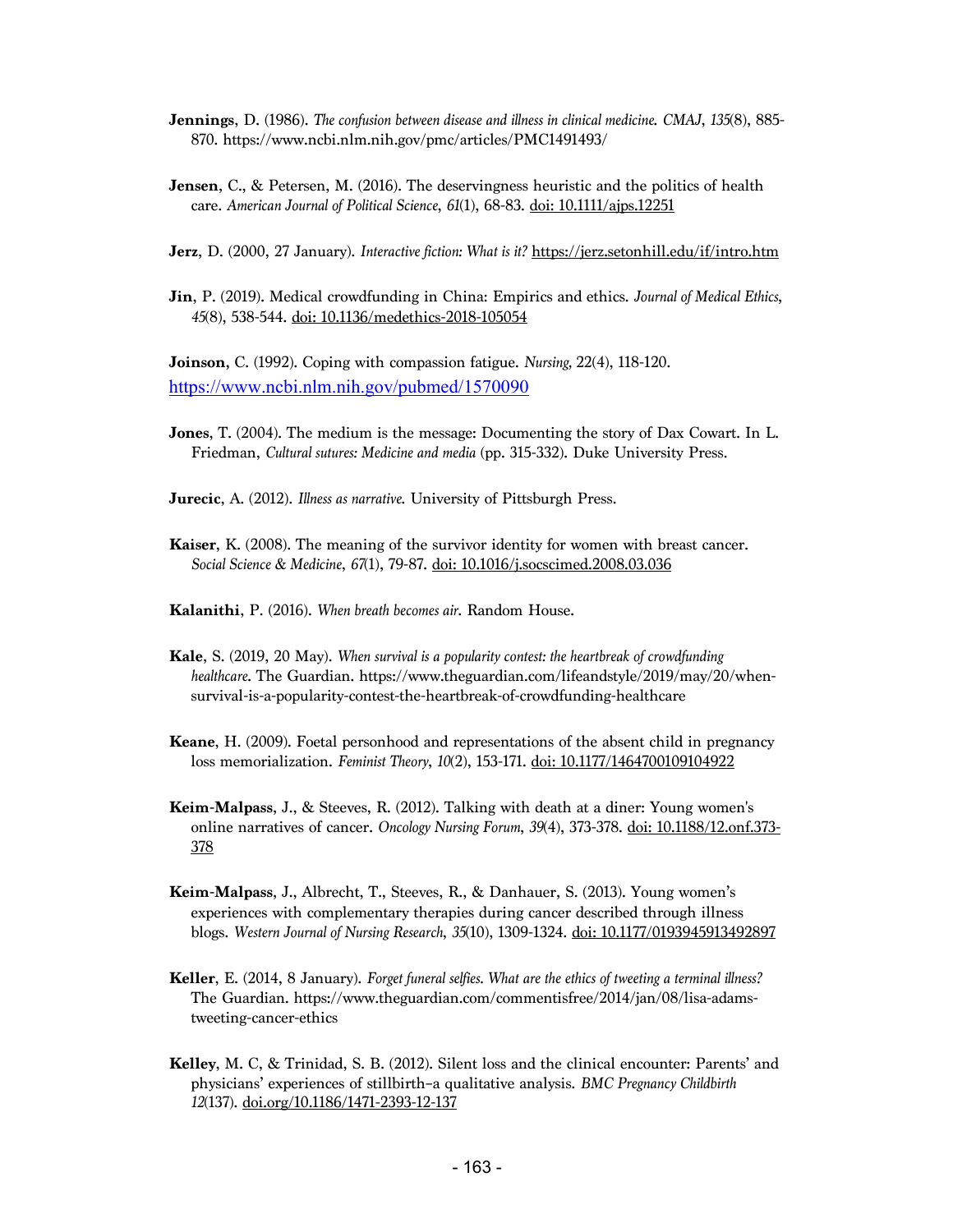- **Kenworthy**, N. (2018, 15 May*). Drone philanthropy? Global health crowdfunding and the anxious futures of partnership*. Medicine Anthropology Theory. http://medanthrotheory.org/read/10614/drone-philanthropy
- **Kerr**, D. (2015, June 27). *Play Porpentine Charity Heartscape's Emotional, Irreverant Computer Games*. Artspace. https://www.artspace.com/magazine/news\_events/art-bytes/art-bytesporpentine-charity-heartscape-52946
- **Khamis**, S., Ang, L., & Welling, r. (2017) Self-branding, 'micro-celebrity' and the rise of social media influencers, *Celebrity Studies, 8*(2), 191-208 doi: 10.1080/19392397.2016.1218292
- King, S. (2008). *Pink ribbons, Inc.* University of Minnesota Press.
- Klein, J. (spring, 2011). "Book Review: The Emperor of All Maladies". Columbia Magazine. https://magazine.columbia.edu/article/book-review-emperor-all-maladies
- **Kleinman**, A. (1988). *The illness narratives*. Basic Books.
- **Klin**, A., & Lemish, D. (2008). Mental disorders stigma in the media: Review of studies on production, content, and influences. *Journal of Health Communication*, *13*(5), 434-449. doi: 10.1080/10810730802198813
- **Klugman**, C., & Lamb, E. (Eds.) (2019). *Research methods in the health humaniti*es. Oxford University Press.
- **Kneese**, T. (2018). Mourning the commons: Circulating affect in crowdfunded funeral campaigns. *Social Media + Society*, *4*(1), 1-12. doi: 10.1177/2056305117743350
- **Knudsen**, B., & Stage, C. (2015). *Global media, biopolitics, and affect*. Routledge.
- **Kroeger**, B. (2012). *Undercover reporting: The truth about deception*. Northwestern University Press.
- **Kruger**, S. (1996). *AIDS narratives: gender and sexuality, fiction and science*. Garland.
- **Lagerkvist**, A. (2019). numerical being and non-being probing the ethos of quantification in bereavement online. In Papacharissi, Z. (Ed.), A *networked self and birth, life, death* (pp. 11- 34), Taylor and Francis.
- **Lamb**, E., & Berry, S. (2017). Snapshots of baccalaureate health humanities programs. *Journal of Medical Humanities*, *38*(4), 511-534. doi: 10.1007/s10912-017-9463-3
- **Latour**, B. (2004). Why has critique run out of steam? From matters of fact to matters of concern. *Critical Inquiry*, *30*(2), 225-248. doi: 10.1086/421123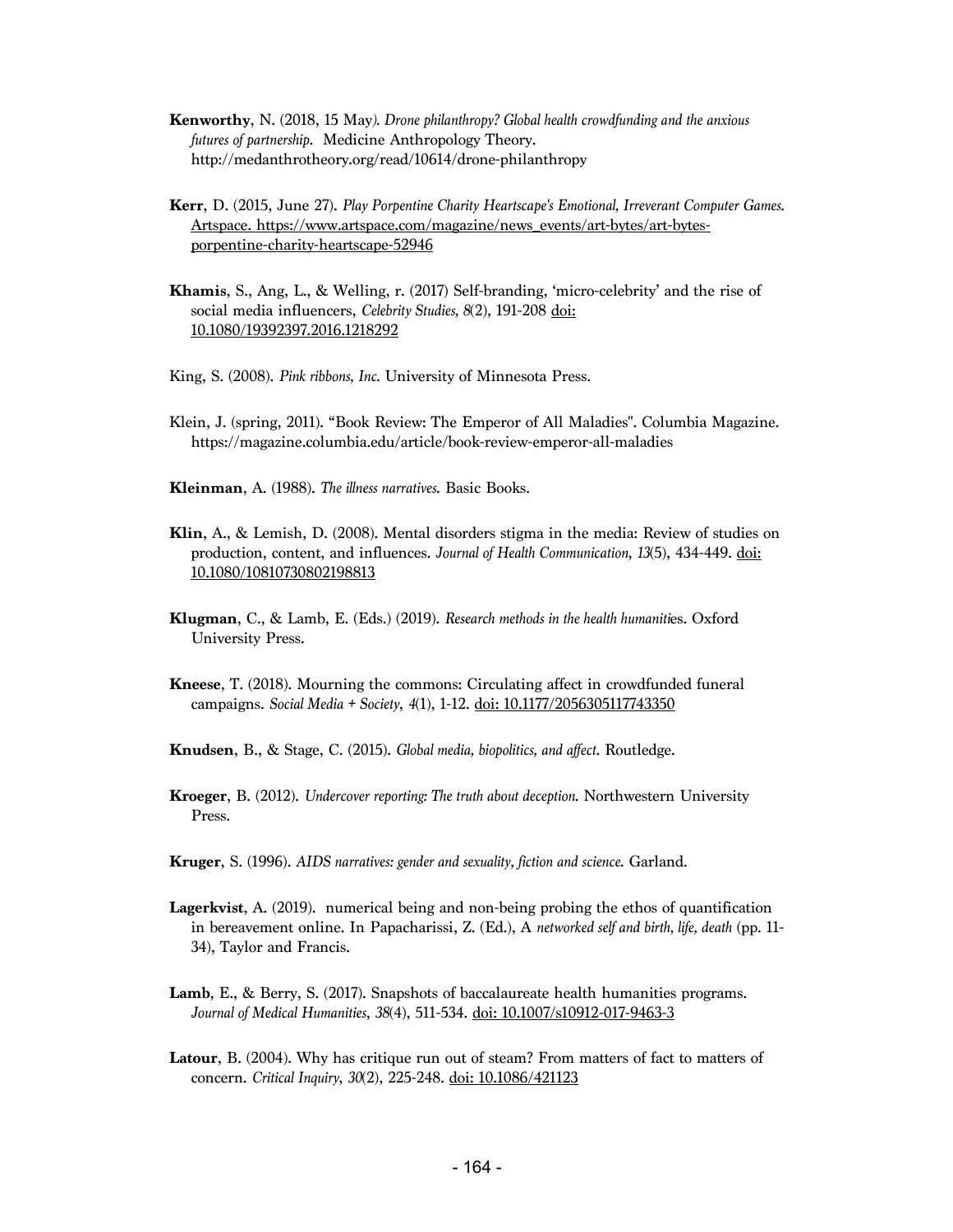- **Lay**, K. (2017, 5 October). *Surge in patients raising own cash for amputations*. The Times UK. https://www.thetimes.co.uk/article/surge-in-patients-raising-own-cash-for-amputationsxz3tj3tdp
- **Leaver**, T. (2013). The social media contradiction: Data mining and digital death. *M/C Journal: A Journal of Media and Culture*, *16*(2). http://journal.mediaculture.org.au/index.php/mcjournal/article/view/625
- **Leaver**, T., Highfield, T., & Abidin, C. (2020). *Instagram: Visual social media cultures.* Polity.
- Lerner, B. (2009). *When illness goes public: Celebrity patients and how we look at medicine*. Johns Hopkins University Press.
- **Lerner**, B. (n.d.). Why history of medicine? NYU Langone Health. https://med.nyu.edu/medicine/medhumanities/featured-writing/lerner-why-history-ofmedicine
- **Levordashka**, A., & Utz, S. (2016). Ambient awareness: From random noise to digital closeness in online social networks. *Computers in Human Behavior*, *60*, 147-154. doi: 10.1016/j.chb.2016.02.037
- **Light**, B., Burgess, J., & Duguay, S. (2016). The walkthrough method: An approach to the study of apps. *New Media & Society*, *20*(3), 881-900. doi: 10.1177/1461444816675438
- **Lima**. (2009). LIMA*. For the ppl of Iran: #iranelection* RT. https://www.lima.nl/lima/catalogue/art/govcom-org/for-the-ppl-of-iran-iranelection-rt/17296 Retrieved 23 March, 2020.
- **Limelight Medi**a (n.d.) *The importance of hashtags in digital media campaigns*. The Limelight Media Blog. https://blog.limelightmedia.ng/wp/the-importance-of-hashtags-in-digitalmedia-campaigns/ (2019). Retrieved 23 May, 2019.
- **Lind**, E. R.M. (2017). Introduction. Toward a feminist Epistemology of loss*.* In E. R. M. Lind & A. Deveau (Eds.), *Interrogating pregnancy loss. Feminist writings on abortion, miscarriage, and stillbirth.* Demeter Press.
- **Livingstone**, S. (2005). *Audiences and publics*. Intellect Books.
- **Locatelli**, E. (2017). Images of breastfeeding on Instagram: Self-representation, publicness, and privacy management. *Social Media + Society*, *3*(2), 1-14. doi: 10.1177/2056305117707190
- **Locock**, L., Ziebland, S., & Dumelow, C. (2009). Biographical disruption, abruption and repair in the context of Motor Neurone Disease. *Sociology of Health & Illness*, *31*(7), 1043- 1058. doi: 10.1111/j.1467-9566.2009.01176.x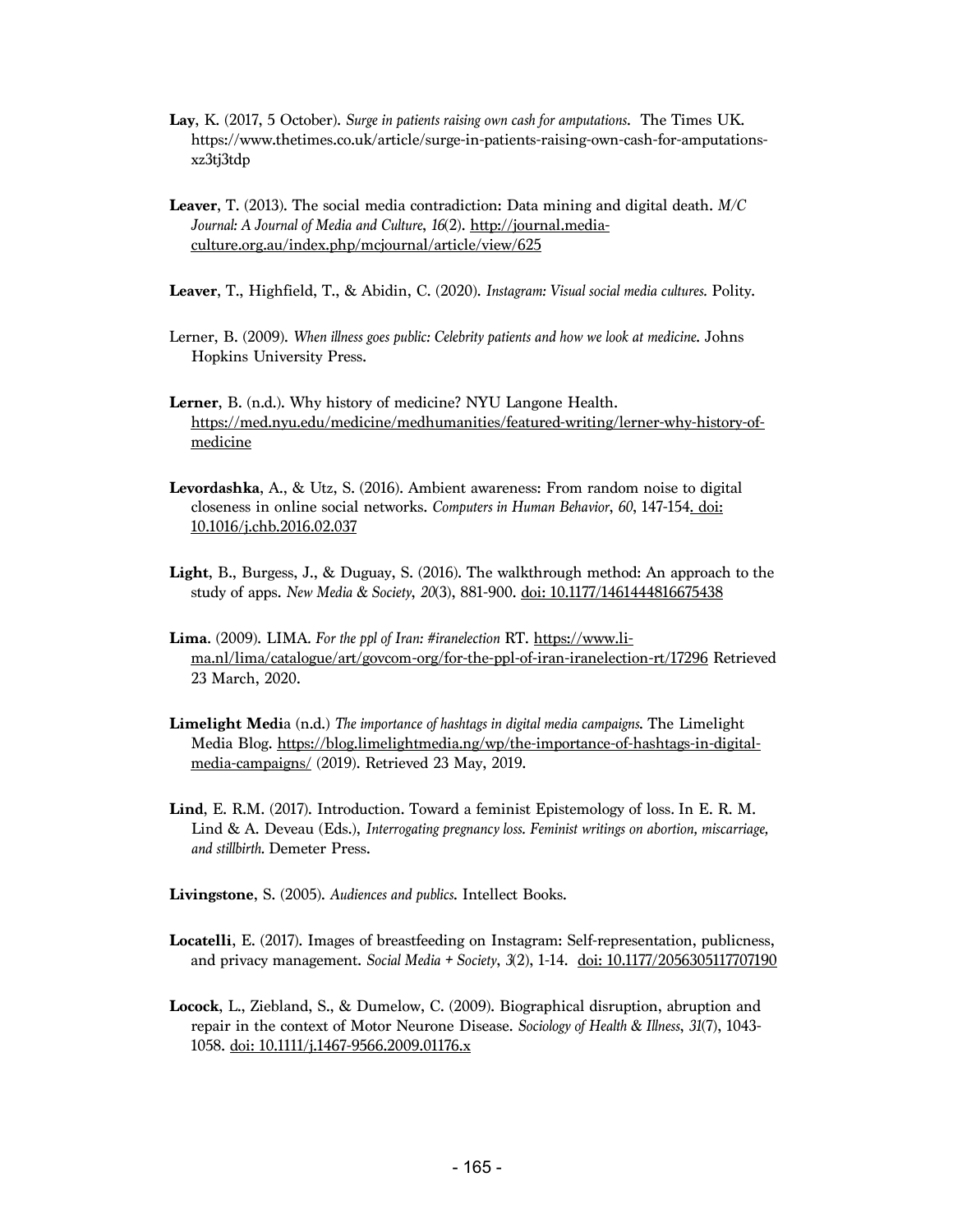**Logan**, M. (2013, 26 June). *The 60 greatest soap opera moments of all time*. TV Guide. https://www.tvguide.com/news/60-greatest-soaps-1067217/

- **Lorde**, A. (1980). *The cancer journals*. Aunt Lute books.
- **Lovink**, G. (2008). *Zero comments*. Transcript Verlag.
- **Lupton**, D. (1999). Editorial: Health, illness and medicine in the media. *Health*, *3*(3), 259– 262.
- **Lupton**, D. (2012a). *Medicine as culture*. Sage.
- **Lupton**, D. (2012b). M-health and health promotion: The digital cyborg and surveillance society. *Social Theory & Health*, *10*(3), 229-244. doi: 10.1057/sth.2012.6
- **Lupton**, D. (2014a). Apps as artefacts: Towards a critical perspective on mobile health and medical apps. *Societies*, *4*(4), 606-622. doi: 10.3390/soc4040606
- **Lupton**, D. (2014b). The commodification of patient opinion: the digital patient experience economy in the age of big data. *Sociology of Health & Illness*, *36*(6), 856-869. doi: 10.1111/1467-9566.12109
- **Lupton**, D. (2018). How do data come to matter? Living and becoming with personal data. Big Data & Society. doi.org/10.1177/2053951718786314
- **Lupton**, D., & Jutel, A. (2015). 'It's like having a physician in your pocket!' A critical analysis of self-diagnosis smartphone apps. *Social Science & Medicine*, *133*, 128-135. doi: 10.1016/j.socscimed.2015.04.004
- **Lupton**, D., & Thomas, G. (2015). Playing pregnancy: The ludification and gamification of expectant motherhood in smartphone apps. 18(5). http://journal.mediaculture.org.au/index.php/mcjournal/article/view/1012
- **Mackenzie,** D. Muniesa, F. &, Siu, L. (Eds.) (2007) *Do economists make markets?: On the performativity of economics.* Princeton Uniersity Press.
- **Madison's Closet**. (n.d.). *Madison's Closet shop.* Madison's Closet. https://www.madisonsclosetshop.org/ Retrieved 26 May, 2019.
- **Mahato**, M. (2011). Virtuous community: Online storytelling in Leroy Sievers's My Cancer. *Storytelling, Self, Society*, *7*(3), 211-228. doi: 10.1080/15505340.2011.596709
- **Mannegren**, L. (2018, 5 January). *Instagram hashtags for mothers grieving pregnancy loss.* Mommy Mannegren. https://mommymannegren.com/2018/01/05/instagram-hashtags-formothers-grieving-pregnancy-loss/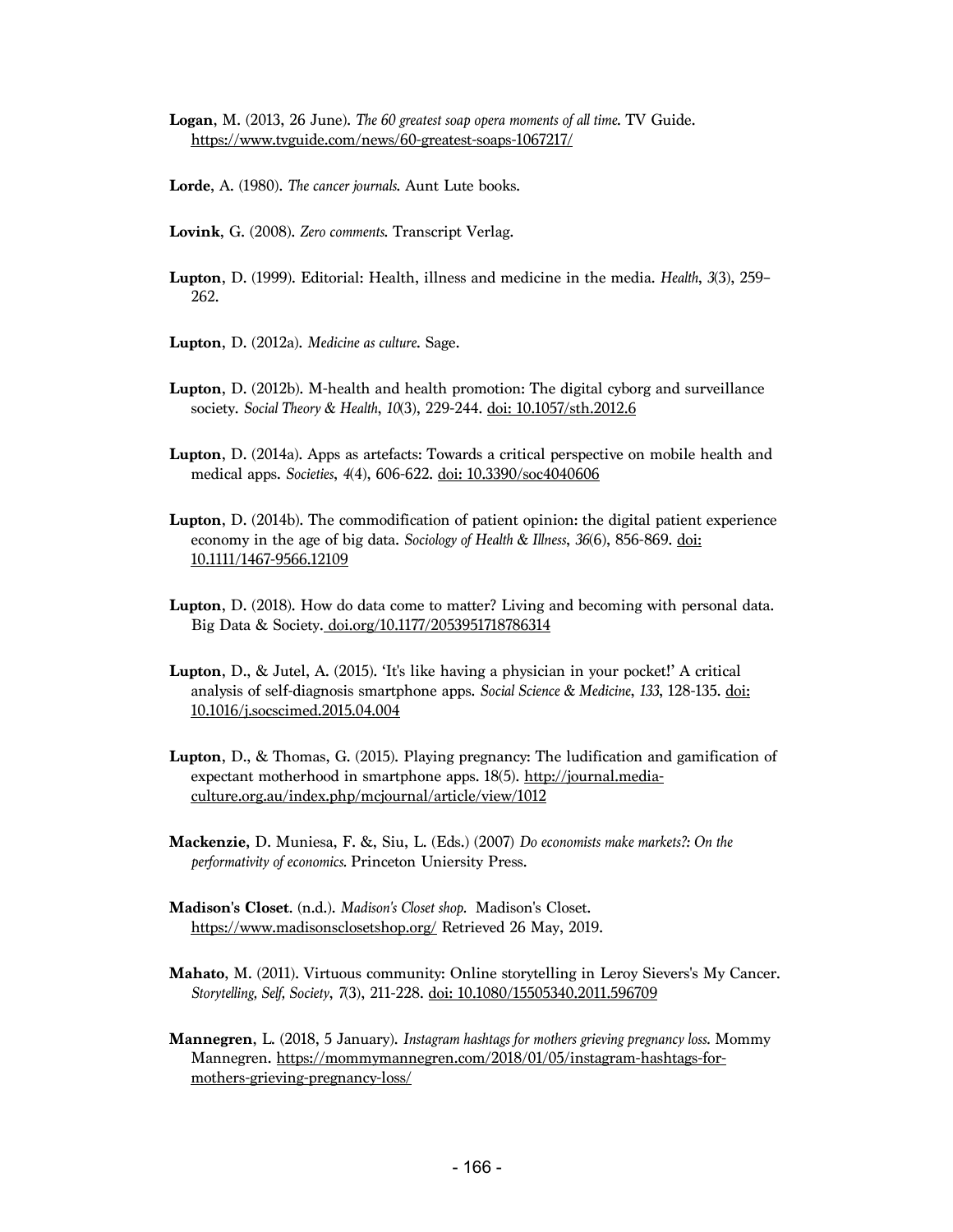- **Manovich**, L. (2012). How to compare one million images? In D. Berry (ed.), *Understanding Digital Humanities* (pp. 249-278). Palgrave McMillian.
- **Manovich**, Lev. 2015. Data science and digital art history. *International Journal for Digital Art History, 1(*June). doi.org/10.11588/dah.2015.1.21631.
- **Marche**, S. (2018, January). *Go fund yourself.* Mother Jones. https://www.motherjones.com/politics/2018/01/go-fund-yourself-health-care-popularitycontest/
- **Marie**, C. (2016). *Capture Your Grief – 2016.* Carly Marie. http://carlymarieprojectheal.com/capture-your-grief-2016
- **Markham**, A. (2012). Fabrication as ethical practice. *Information, Communication & Society*, *15*(3), 334-353. doi: 10.1080/1369118x.2011.641993
- **Martini**, M. (2018). On the user's side. *Convergence: The International Journal of Research into New Media Technologies*, *24*(1), 33-49. doi: 10.1177/1354856517736980
- **Marwick**, A. (2013). *Status update - celebrity, publicity, and branding in the social media age*. Yale University Press.
- **Marwick**, A. (2015). Instafame: Luxury selfies in the attention economy. *Public Culture*, *27*(175), 137-160. doi: 10.1215/08992363-2798379
- **Marwick**, A. (2016). You may know me from YouTube: (Micro-)celebrity in social media. In P. Marshal & S. Redmond, *A companion to celebrity* (pp. 333-350). Wiley Blackwell.
- **Maslin**, J. (2016, 1 July). *Review: in 'When breath becomes air,' dr. Paul Kalanithi confronts an early death.* New York Times. https://www.nytimes.com/2016/01/07/books/review-in-whenbreath-becomes-air-dr-paul-kalanithi-confronts-an-early-death.html
- **Mattingly**, C., & Garro, L. (Eds.) (2000). *Narrative and the cultural construction of illness and healing*. University of California Press.
- **Mavroudis**, J., & Milne, E. (2016). Researching microcelebrity: Methods, access and labor. *First Monday*, *21*(7). doi: 10.5210/fm.v21i7.6401
- **McCosker**, A. (2013a). *Intensive media. Aversive affect and visual culture*. Palgrave Macmillan.
- **McCosker**, A., & Darcy, R. (2013b). Living with cancer. *Information, Communication & Society*, *16*(8), 1266-1285. doi: 10.1080/1369118x.2012.758303

**McIntosh**, T. (2012). *A social history of maternity and childbirth*. Routledge.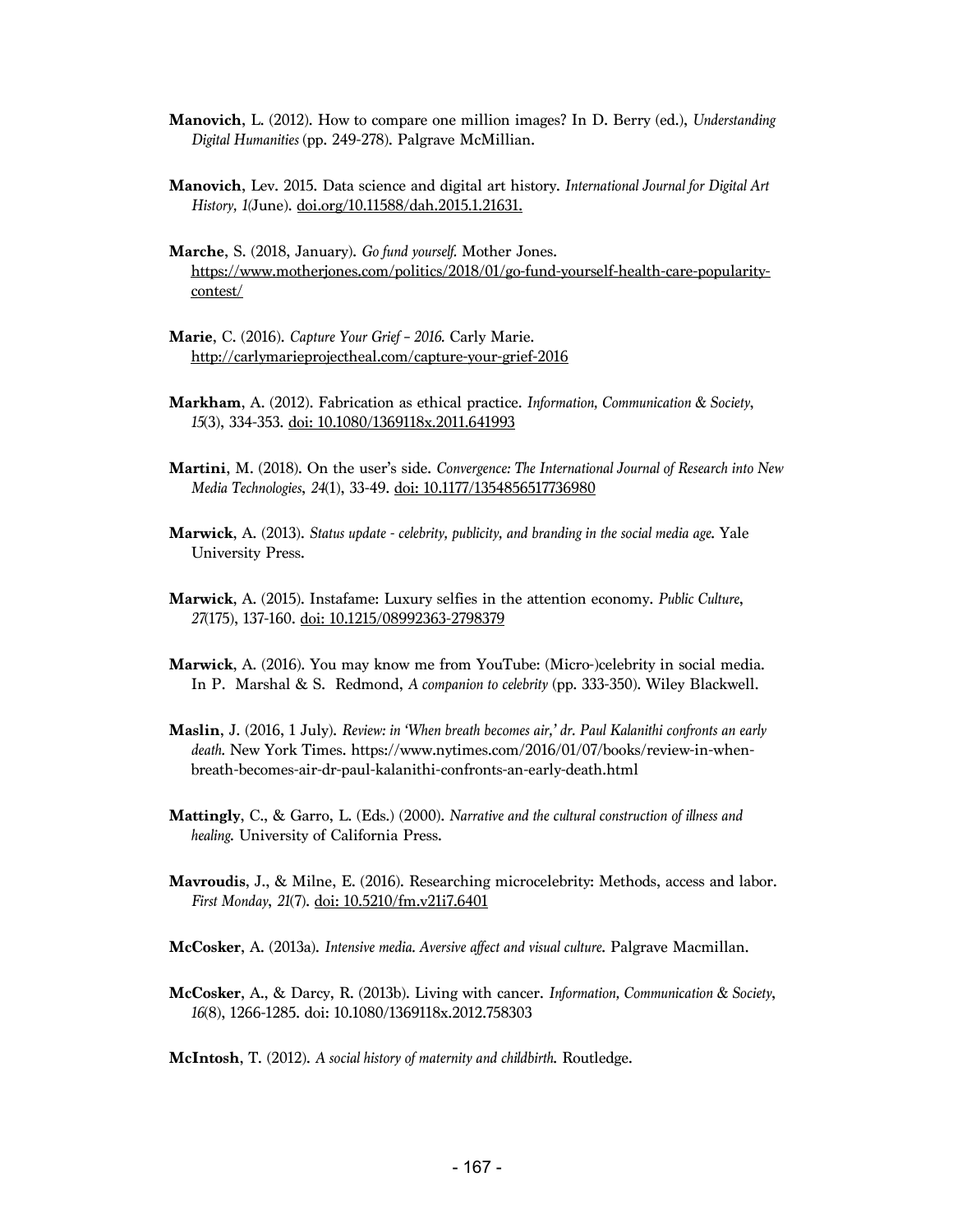- **McLellan**, F. (1997). A whole other story: The electronic narrative of illness. *Literature and Medicine*, *16*(1), 88-107. doi: 10.1353/lm.1997.0007
- **McLellan**, F. (1998). 'Like hunger, like thirst': patients, journals, and the Internet. *The Lancet*, *352*, S39-S43. doi: 10.1016/s0140-6736(98)90301-4
- **Mecinska**, L. (2018). 'Milk pride': Lactivist online constructions of positive breastfeeding value. *Studies in the Maternal, 10*(1), 1–32. doi: 10.16995/sim.258
- **Meek**, H. (2017). Frances Burney's mastectomy narrative and discourses of breast cancer in the long Eighteenth Century. *Literature and Medicine 35*(1), 27-45. doi:10.1353/lm.2017.0001.
- **Meer**, S. (2019). *Embodied online activism: breastfeeding activism (lactivism) on Facebook*. *Networking Knowledge 11*(2), 21-38. http://insight.cumbria.ac.uk/id/eprint/4326/
- **Melander**, I. (2019). Multimodal illness narratives on Instagram. Sharing the experience of endometriosis. *DIEGESIS. Interdisciplinary E-Journal for Narrative Research / Interdisziplinäres E-Journal für Erzählforschung, 8*(2),68-90. https://www.diegesis.uniwuppertal.de/index.php/diegesis/article/download/358/566
- **Meleo-Erwin**, Z., Basch, C. H., Fera, J. & Smith, B. (2020). #celiacdisease: The use of Instagram in contending with chronic illness. *Journal of Consumer Health on the Internet, 24*(1), 35-42. doi: 10.1080/15398285.2019.1711004
- **Meredith**, P., Wilson, T., Branjerdporn, G., Strong, J., & Desha, L. (2017). "Not just a normal mum": a qualitative investigation of a support service for women who are pregnant subsequent to perinatal loss. *BMC pregnancy and childbirth, 17*(1), 6. doi.org/10.1186/s12884-016-1200-9
- **Miller**, D., & Slater, D. (2000). *The Internet: An ethnographic approach*. Berg Publishers.
- **Miller**, T. (2005). *Making sense of motherhood: A narrative approach*. Cambridge University Press.
- **Moeller**, S. D. (1999). *Compassion fatigue: How the media sell disease, famine, war and death***.**  Routledge.

**Molyneaux**, H., O'Donnell, S., Gibson, K., & Singer, J. (2008). Exploring the gender divide on YouTube: An analysis of the creation and reception of vlogs. *American Communication Journal*, *10*(2), 1-14.

**Monroe**, R. (2019, November). *When GoFundMe gets ugly*. The Atlantic. https://www.theatlantic.com/magazine/archive/2019/11/gofundme-nation/598369/

**Montfort**, N. (2003). *Twisty little passages: An approach to interactive fiction*. The MIT Press.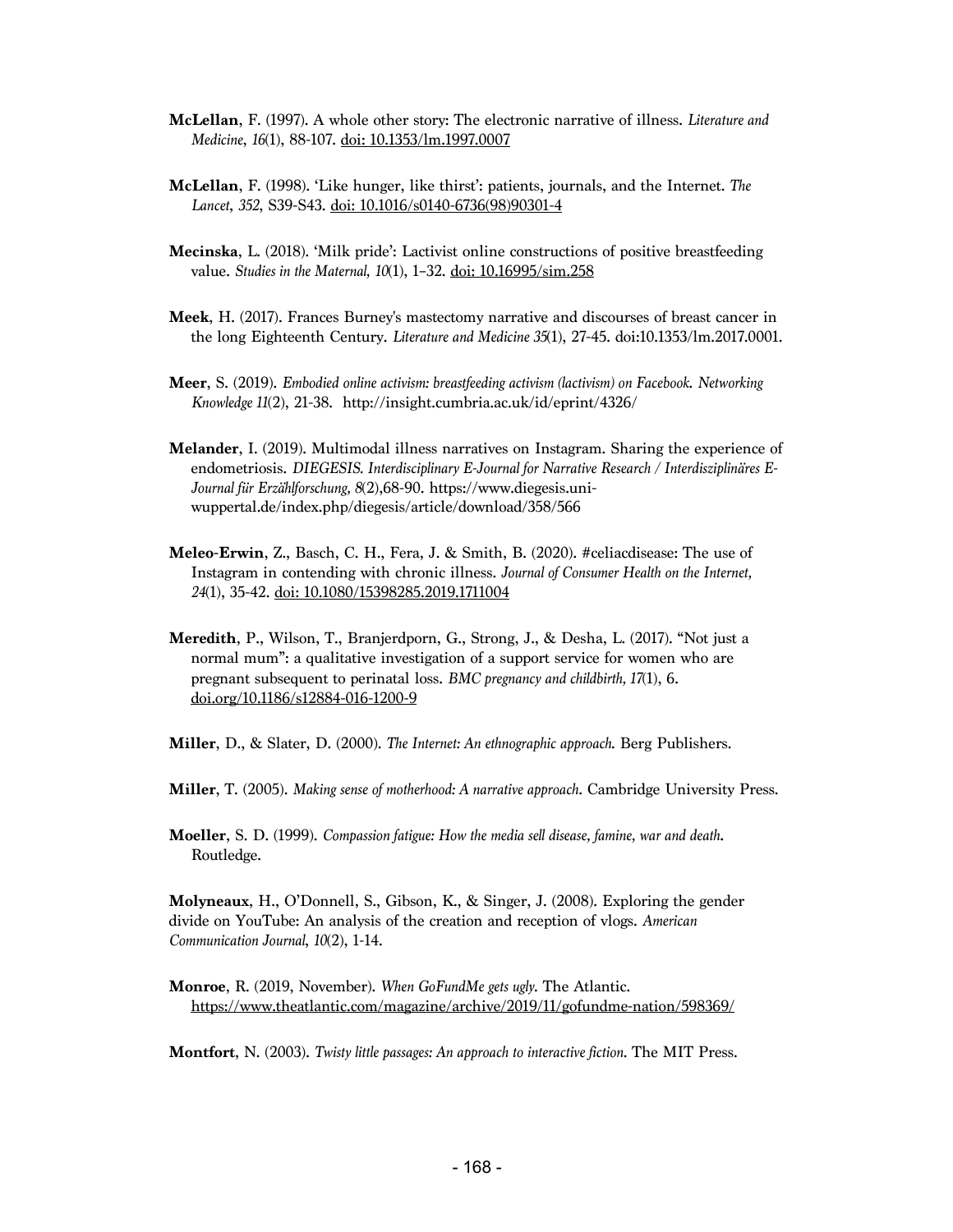- **Montfort**, N. & Bogost, I. (2009). **Racing the beam: The Atari video computer system**. The MIT Press.
- **Montgomery**, P., Mossey, S., Adams, S., & Bailey, P. H. (2012). Stories of women involved in a postpartum depression peer support group. *International Journal of Mental Health Nursing, 21*(6), 524-532. doi.org/10.1111/j.1447-0349.2012.00828.x
- **Moore**, M. (2012 December 19). *Online friends Vs. real life friends: A Comparison*. Thought Catalog. https://thoughtcatalog.com/madison-moore/2012/12/online-friends-vs-real-lifefriends-a-comparison/
- **Moretti**, F. (2013). *Distant reading*. Verso.
- **Mukherjee**, S. (2011). *The Emperor of All Maladies: A Biography of Cancer.* Scribner.
- **Murphy**, S. L. (2012). Finding the positive in loss: stillbirth and its potential for parental empowerment, *Bereavement Care, 31*(3), 98-103. doi: 10.1080/02682621.2012.740277
- **Murray**, J. H. (2017). *Hamlet on the holodeck. The future of narrative in cyberspace* (updated edition). The MIT Press.
- **Naef**, R. (2006). Bearing witness: a moral way of engaging in the nurse-person relationship. *Nursing Philosophy*, *7*(3), 146-156. doi: 10.1111/j.1466-769x.2006.00271.x
- **Nobles**, A.L., Leas, E.C., Latkin, C.A. et al. (2020). #HIV: Alignment of HIV-related visual content on Instagram with public health priorities in the us. *AIDS & Behavior*. doi.org/10.1007/s10461-019-02765-5
- **O'Donnell**, R. (2017). Full-term baby loss a how-to guide for mothers. In E. Lind & A. Deveau (Eds.), *Interrogating pregnancy loss: Feminist writings on abortion, miscarriage, and stillbirth.* Demeter Press.
- **Ondrak**, J. (2018). Spectres des Monstres: Post-postmodernisms, hauntology and creepypasta narratives as digital fiction*. Horror Studies*, 9(2), 161-17. https://doi.org/10.1386/host.9.2.161\_1
- **Oremus**, W. (2015 September 16). *Facebook's 'dislike' button won't be quite what you think.* New Scientist. https://www.newscientist.com/article/dn28176-facebooks-dislike-button-wontbe-quite-what-you-think/
- **Orgad,** S. (2009). The survivor in contemporary culture and public discourse: A genealogy. *The Communication Review, 12*(2), 132-161. https://doi.org/10.1080/10714420902921168
- **Orgad**, S. (2005). *Storytelling online: Talking breast cancer on the Internet*. Peter Lang.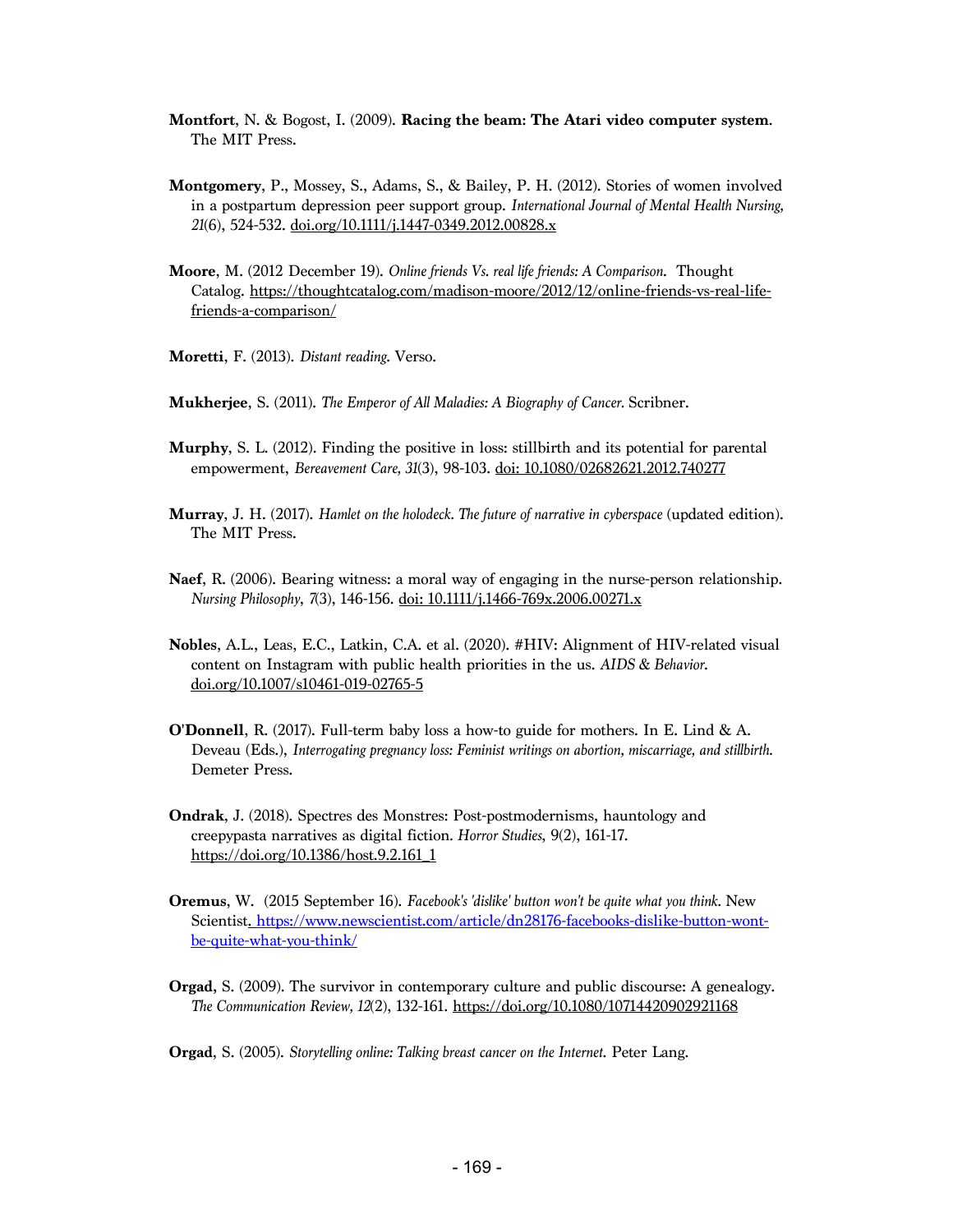- **Ostherr**, K. (2013). *Medical visions: Producing the patient through film, television, and imaging technologies*. Oxford University Press.
- **Ostherr**, K. (2019). "Artificial Intelligence and Medical Humanities". In Data and Stories in Digital Healthcare: Mixed Methods for Medical Humanities. Germany.
- **Packer**, S. (2017). *Mental illness in popular culture*. Praeger.
- **Page**, R. (2012). *Stories and social media: Identities and interaction*. Routledge.
- **Papacharissi**, Z. (2013). A networked self. Identity performance and sociability on social network sites. In F. Lap Fung Lee, L. Leung, J. Linchuan Qiu, and D. S. C. Chu (Eds*.*), *Frontiers in new media research.* Routledge.
- **Papacharissi**, Z. (Ed.) (2018). *A networked self and platforms, stories, connections*. Routledge, Taylor & Francis Group.
- **Papacharissi**, Z. (Ed.) (2019). *A networked self and birth, life, death*. Routledge.
- **Papacharissi**, Z., & de Fatima Oliveira, M. (2012). Affective news and networked publics: The rhythms of news storytelling on #Egypt. *Journal of Communication*, *62*(2), 266-282. doi: 10.1111/j.1460-2466.2012.01630.x
- **Parry**, M. (2013). *Broadcasting birth control: Mass media and family planning*. Rutgers University Press.
- **Paulus**, T., & Roberts, K. (2017). Crowdfunding a 'real-life superhero': The construction of worthy bodies in medical campaign narratives. *Discourse, Context & Media*, *21*, 64-72. doi: 10.1016/j.dcm.2017.09.008
- **Peters**, J. (2015). *The marvelous clouds. Toward a philosophy of elemental media*. The University of Chicago Press.
- **Petersen**, A. (2017, March 10). The real peril of crowdfunding health care. Buzzfeed. https://www.buzzfeednews.com/article/annehelenpetersen/real-peril-of-crowdfundinghealthcare
- **Pies**, R. (1985). Poetry and schizophrenia. *Literature and Medicine*, *4*(1), 13-23. doi: 10.1353/lm.2011.0007
- **Porter** Abbott, H. (2002). *The Cambridge introduction to narrative.* Cambridge University Press.
- **Postigo, H.** (2014). The socio-technical architecture of digital labor: Converting play into YouTube money. *New Media & Society*, *18*(2), 332-349. doi: 10.1177/1461444814541527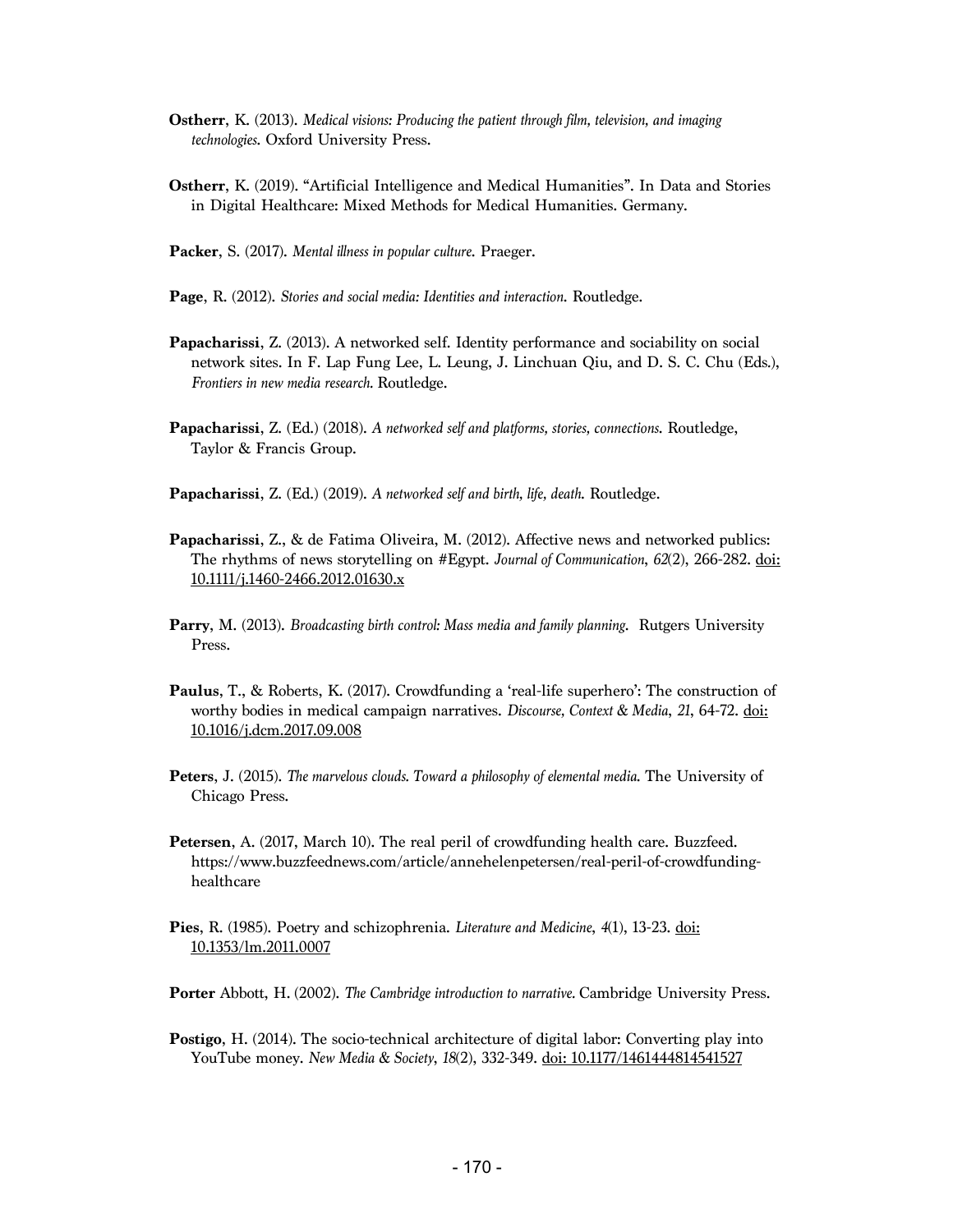- **Postman**, N. (2000). The Humanism of Media Ecology. In *Inaugural Media Ecology Association Convention*. New York. Retrieved from http://www.mediaecology.org/publications/MEA\_proceedings/v1/humanism\_of\_media\_ecology.html
- **Puckett**, K. (2018). Narrative theory's longue durée. In M. Garrett (Ed.), *The Cambridge companion to narrative theory* (reprint edition) (pp. 13-28). Cambridge University Press.
- **Raun**, T. (2018). Capitalizing intimacy. *Convergence: The International Journal of Research into New Media Technologies*, *24*(1), 99-113. doi: 10.1177/1354856517736983
- **Reichelt**, L. (2007, March 1). *Ambient intimacy – disambiguity*. http://www.disambiguity.com/ambient-intimacy/
- **Reider**, B. (2015, May 4). *Introducing the YouTube Data Tools*. The Politics of Platforms. http://thepoliticsofsystems.net/2015/05/exploring-youtube/
- **Rettberg**, S. (2019) *Electronic literature.* Polity.
- **Rettberg**, S., & Walker Rettberg, J. (2010). Narrative and digital media. In D. Herman, B. McHale & J. Phelan (Eds.), *Teaching narrative theory* (pp. 221-237). The Modern Language Association of America.
- **Ricoeur**, P. (1970). F*reud and philosophy. An essay on interpretation.* Yale University Press.
- **Rieder**, B., Matamoros-Fernández, A., & Coromina, Ò. (2018). From ranking algorithms to 'ranking cultures': Investigating the modulation of visibility in YouTube search results. *Convergence, 24*(1), 50–68. doi.org/10.1177/1354856517736982
- **Ristovski-Slijepcevic**, S. (2013). The dying mother. *Feminist Media Studies*, *13*(4), 629-642. doi: 10.1080/14680777.2012.724025
- **Ritschel**, C. (2018, 19 April*). Mother defends sharing photos of her stillborn baby after receiving vile comments online*. The Independent UK. https://www.independent.co.uk/life-style/healthand-families/mother-stillborn-photos-zariah-jackson-florida-facebook-instagrama8312796.html
- **Robards**, B., & Lincoln, S. (2017). Uncovering longitudinal life narratives: scrolling back on Facebook. *Qualitative Research*, *17*(6), 715-730. doi: 10.1177/1468794117700707
- **Rogers**, R. (2013). *Digital methods*. MIT Press.
- **Rogers**, R. (2014). Debanalizing Twitter: the transformation of an object of study. In K. Weller, J. Burgess, M. Mahrt & C. Puschmann, *Twitter & Society.* (pp. xi-xxvii). Peter Lang.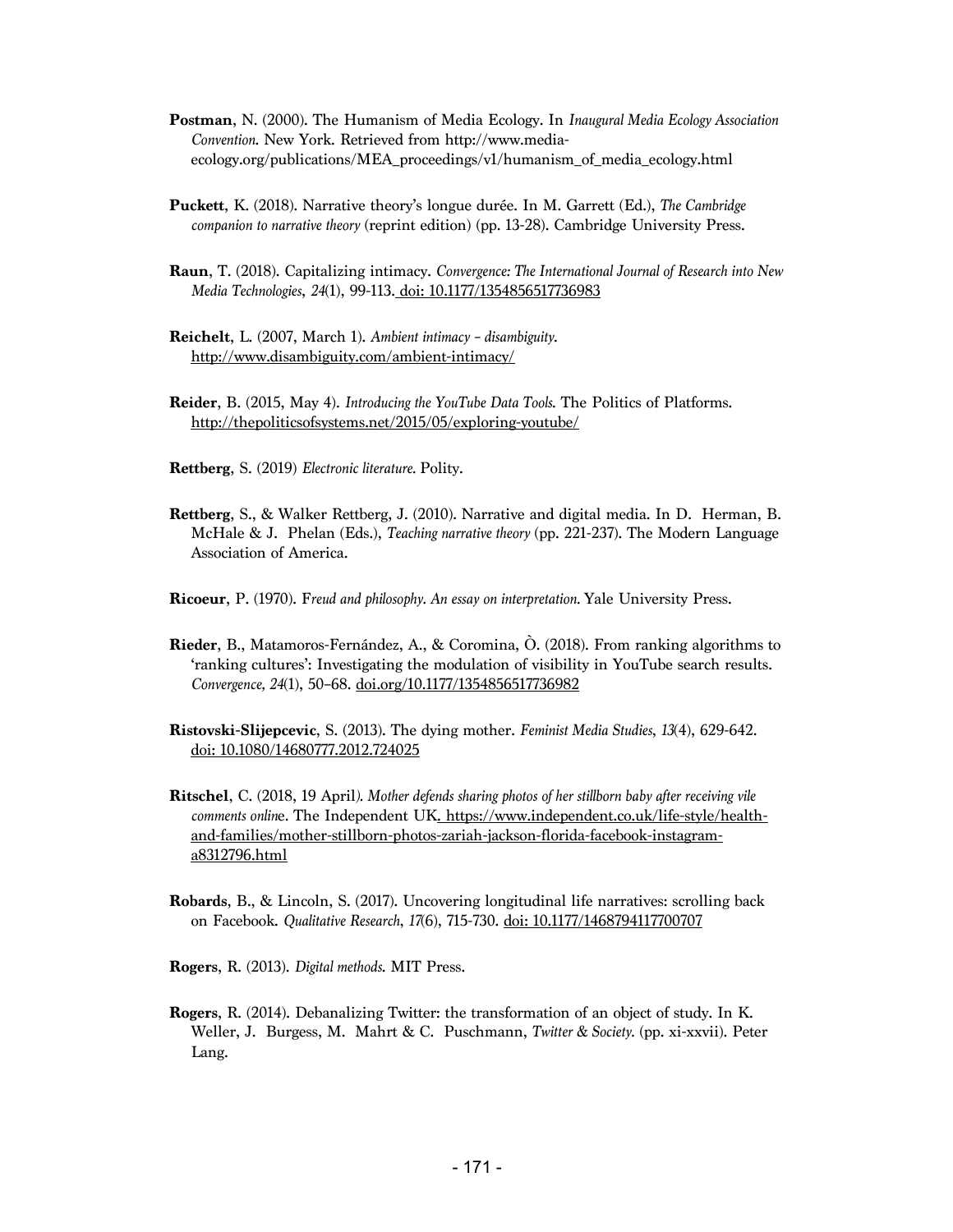- **Rogers**, R. (2018). Otherwise engaged: Social media from vanity metrics to critical analytics. International Journal of Communication, 12(732942), 450-72.
- **Rogers**, R. (2019). *Doing digital methods*. Sage.
- **Romanoff**, B., & Thompson, B. (2006). Meaning construction in palliative care: The use of narrative, ritual, and the expressive arts. *American Journal of Hospice and Palliative Medicine*, *23*(4), 309-316. doi: 10.1177/1049909106290246
- **Rosaldo**, R. (2019). Ilonggo hunting as story and experience. In V. Turner & E. Bruner, *The anthropology experience* (pp. 97-138). Illini Books.
- **Rose**, S. (2019, 18 March). *Dying of the light: why Hollywood needs to get over its obsession with terminally ill teens.* The Guardian. https://www.theguardian.com/film/2019/mar/18/goingviral-why-hollywood-is-plagued-by-terminally-ill-teens
- **Rothman**, S. (1995). *Living in the shadow of death*. Johns Hopkins Univ. Press.
- **Ryan**, M. (2005). Narrative. In D. Herman (Ed.), *Routledge encyclopedia of narrative theory* (pp. 344-348). Routledge.
- **Saffran**, L. (2019). Fiction writing. In C. M., Klugman & E., Gentry Lamb (Eds.), *Research methods in health humanities* (pp. 268-285). Oxford University Press.
- **Safronova**, V. (2019, 14 May). *James Charles, from 'CoverBoy' to canceled*. New York Times. https://www.nytimes.com/2019/05/14/style/james-charles-makeup-artist-youtube.htm
- **Salinsky,** J. (2004). *Medicine and Literature, Volume Two: The Doctor's Companion to the Classics.*  Taylor & Francis Group.
- **Sánchez-Querubín**, N., Guerra, S., van der Kist, J., Lombi, L., & Hulpi, A. (2015 July 17) Campaigning for healthcare: working and campaigning while ill. Digital Methods Initiative. https://wiki.digitalmethods.net/Dmi/SummerSchool2015CampainingForHealthcare
- **Sandelowski**, M. & Corson Jones, L. (1996). 'Healing fictions': Stories of choosing in the aftermath of the detection of fetal anomalies. *Social Science & Medicine, 42*(3), 353-361. doi.org/10.1016/0277-9536(95)00102-6
- **Scannell**, P. (2001). Authenticity and experience. *Discourse Studies*, *3*(4), 405-411. doi: 10.1177/1461445601003004005
- **Scarry**, E. (1987). *The body in pain*. Oxford University Press.

**Schank**, R. (1990). *Tell me a story: Narrative and intelligence*. Northwestern Univ. Press.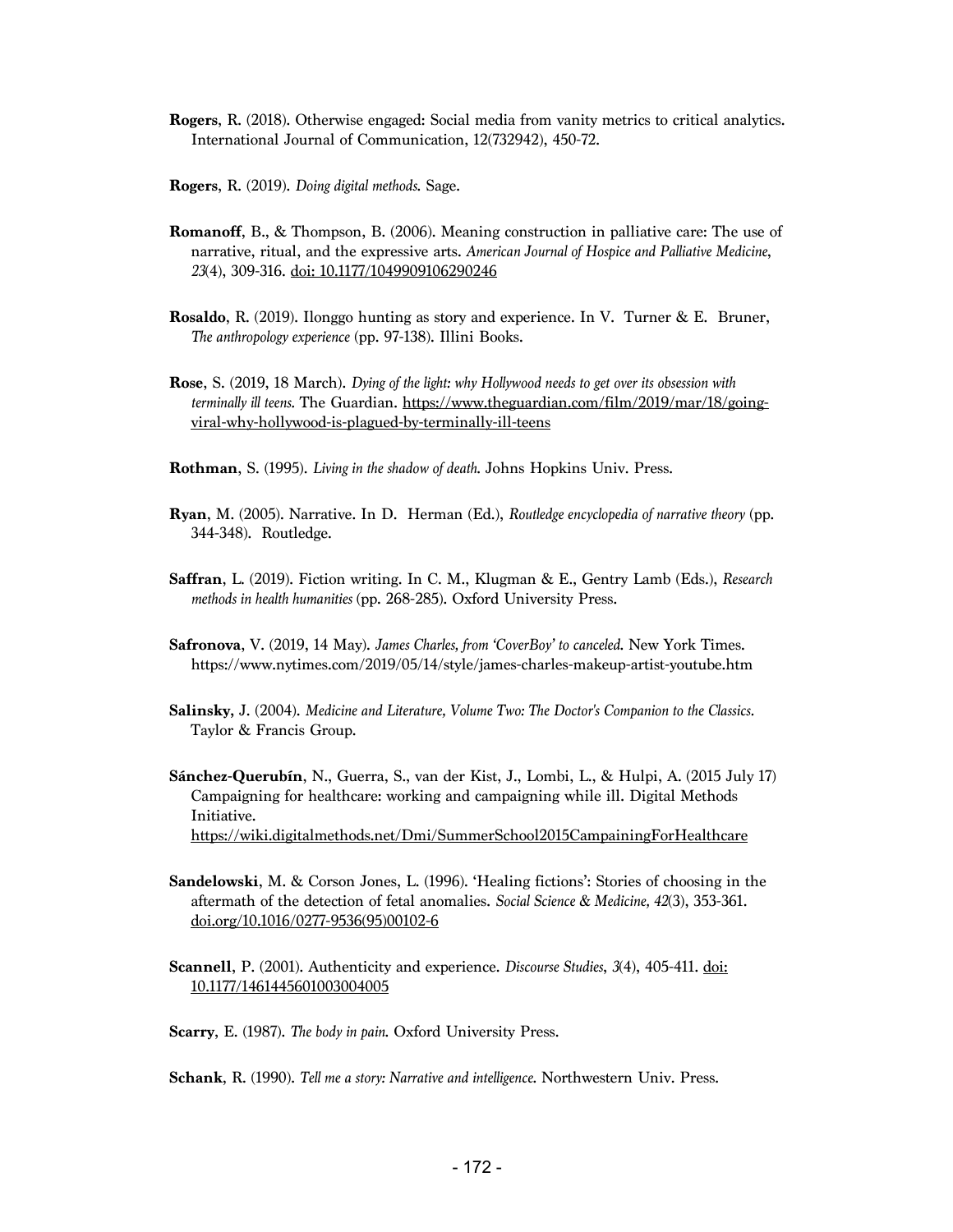- **Schrock**, A. (2015). Communicative affordances of mobile media: Portability, availability, locatability, and multimediality. *International Journal of Communication*, *9*, 1229– 1246. https://ijoc.org/index.php/ijoc/article/view/3288
- **Schultz**, J., & Stoddard Holmes, M. (2009). Editors' preface: Cancer stories. *Literature and Medicine, 28*(2), xi-xvi. http://muse.jhu.edu/article/402244.
- **Schwalm**, H. (2014). "Autobiography". In: Hühn, Peter et al. (Eds.): *The living handbook of narratology.* Hamburg University. http://www.lhn.uni-hamburg.de/article/autobiography
- **Scott**, S. (2014). The moral economy of crowdfunding and the transformative capacity of fanancing. *New Media & Society*, *17*(2), 167-182. doi: 10.1177/1461444814558908
- **Senft**, T. (2008). *Camgirls*. Peter Lang.
- **Serfaty**, V. (2004). Online diaries: Towards a structural approach*. Journal of American Studies*, *38*,(3), pp. 457-471. https://ssrn.com/abstract=1607997
- **Skott**, C. (2002). Expressive metaphors in cancer narratives. *Cancer Nursing*, *25*(3), 230-235. doi: 10.1097/00002820-200206000-00011
- **Snyder**, J., Cohen, G., Chow White, P., & Crooks, V. (2019, 26 June)*. Medical crowdfunding supports the wealthy and endangers privacy -- here's how to make it more ethical*. The Conversation. https://theconversation.com/medical-crowdfunding-supports-the-wealthy-and-endangersprivacy-heres-how-to-make-it-more-ethical-116894
- **Snyder**, J., Crooks, V., Mathers, A., & Chow-White, P. (2017). Appealing to the crowd: ethical justifications in Canadian medical crowdfunding campaigns. *Journal of Medical Ethics*, *43*(6), 364-367. doi: 10.1136/medethics-2016-103933
- **Snyder**, J., Mathers, A., & Crooks, V. (2016). Fund my treatment! A call for ethics-focused social science research into the use of crowdfunding for medical care. *Social Science & Medicine*, *169*, 27-30. doi: 10.1016/j.socscimed.2016.09.024
- **Sohr-Preston**, S. L., Lacour, A., Brent, T., Dugas, T., & Jordan, L. (2016). Blogging about family building (infertility, pregnancy loss, adoption, pregnancy, trying to conceive): Content and blogging motivations. *Studies in Media and Communication, 4*(1), 9-20. http://dx.doi.org/10.11114/smc.v4i1.1329
- **Sontag**, S. (1978). *Illness as metaphor and aids and its metaphors*. Farrar, Straus and Giroux.
- **Sorapure**, M. (2015). Autobiography scholarship 2.0? Understanding new forms of online life writing. *Biography*, *38*(2), 267-272. doi: 10.1353/bio.2015.0011

**St John**, A., Cooke, M., & Goopy, S. (2006). Shrouds of silence: three women's stories of prenatal loss. *Aust J Adv Nurs, 23*(3), 8-12. https://www.ncbi.nlm.nih.gov/pubmed/16568873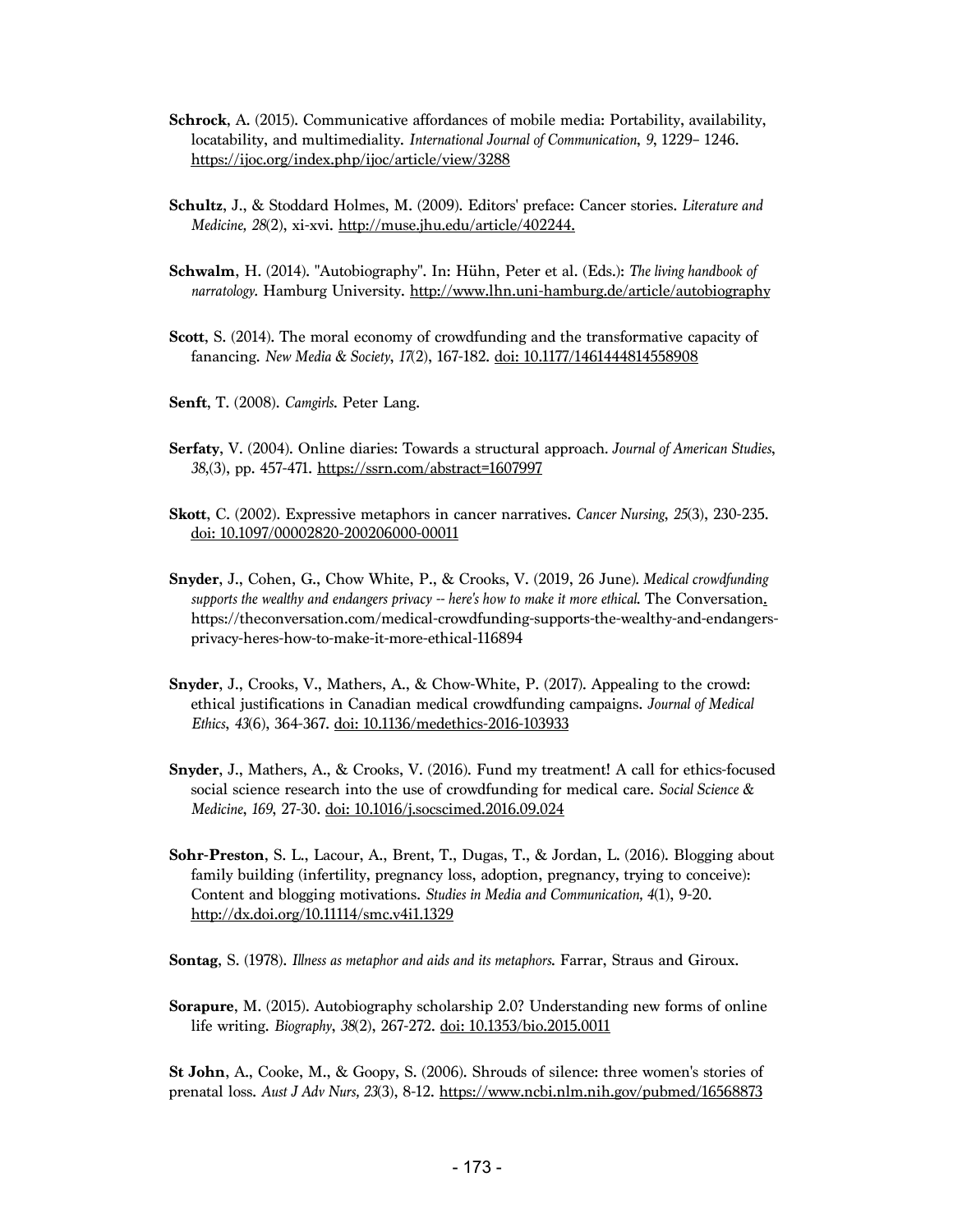**Stage**, C. (2017). *Networked cancer: Affect, narrative and measurement*. Springer International Publishers.

- **Stanley**, P., & Hurst, M. (2011). Narrative Palliative care: A method for building empathy. *Journal of Social Work In End-Of-Life & Palliative Care*, *7*(1), 39-55. doi: 10.1080/15524256.2011.548046
- **Starr**, M. (2018). New research shows most human pregnancies end in miscarriage. Retrieved 14 February 2020, from https://www.sciencealert.com/meta-analysis-findsmajority-of-human-pregnancies-end-in-miscarriage-biorxiv
- **Steiner**, S. (2012, February 1). *Top five regrets of the dying*. The Guardian. https://www.theguardian.com/lifeandstyle/2012/feb/01/top-five-regrets-of-the-dying
- **Stewart**, K., & Swain, K. (2016). Global health humanities: defining an emerging field. *The Lancet*, *388*(10060), 2586-2587. doi: 10.1016/s0140-6736(16)32229-2
- **Stillbirth Stories** (n.d.). *Sharing the experience of stillbirth.* Stillbirth Stories. http://stillbirthstories.org/ Retrieved on 24 March, 2020.

**Stillbirth**. (2019). Retrieved 18 May 2019, from https://www.nhs.uk/conditions/stillbirth/

- **Sulik**, G. (2014). Pink ribbon campaigns. In M. D. Smith (Ed.), *Cultural Encyclopedia of the Breast* (pp. 87-90). Rowman & Littlefield Publishers.
- **Sundén**, J. (2003). *Material virtualities: Approaching online textual embodiment*. Peter Lang Publishing.
- **Szilak**, I. (2017, 6 December). *Queerskins: A new multimedia novel that looks at the beginning of the AID's epidemic*. HuffPost. https://www.huffpost.com/entry/queerskins-a-new-multimedianovel-that-looks-at-the-beginning-of-the-aidsepidemic\_b\_2106771?guccounter=1&guce\_referrer=aHR0cHM6Ly93d3cuZ29vZ2xlLmNvb S8&guce\_referrer\_sig=AQAAADLfdqFREIOTvS2Y8HhP79QV87zEFvhYeWO-PVkWKk8pyQRj3JROpt4hSu9wE5XQtZrvHEuXHtequdwQAqozmf3CVP6mPHisT-- JjXpgZ3DmaI91ZSINryzTEyWz\_l\_0zEdjAfkmARMirHRHrnpkB5MNpO5SC8MGXCCp max4Vzay
- **Szilak**, I. (2012) *Queerskins*. Available from: *http://online.queerskins.com/* Accessed 23 March, 2020.
- **Szilak**, I. (2020, February 8). *Final rehearsal Queerskins: ark*. Retrieved from https://illyaszilak.com/2020/02/08/final-rehearsal-queerskins-ark/
- **Tembeck**, T. (2009). *Performative autopathographies: Self-representations of physical illness in contemporary art* [Dissertation, McGill University]. eScholarship. https://escholarship.mcgill.ca/concern/theses/hm50tt257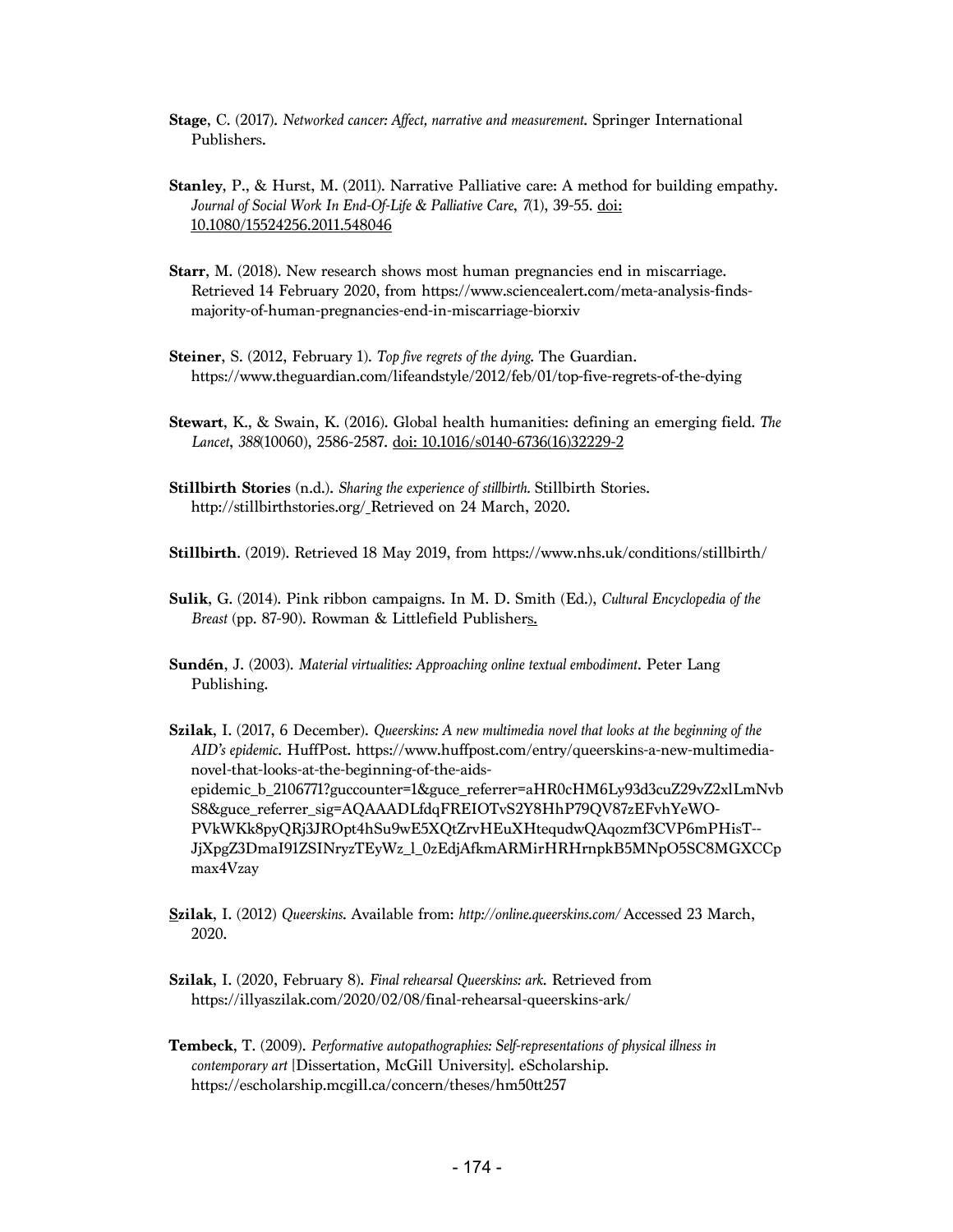**Tembeck**, T. (2016). Selfies of ill health: Online autopathographic photography and the dramaturgy of the everyday. *Social Media + Society*, *2*(1), 1-11. doi: 10.1177/2056305116641343

**Terranova**, T. (2004). *Network Culture: Cultural politics for the information age.* Pluto Press.

- **Tester**, K. (2001). *Compassion, morality and the media*. Open University Press.
- **The National Health Service** (2018, 8 February). *Causes stillbirth*., The National Health Service. https://www.nhs.uk/conditions/stillbirth/causes/ Retrieved 18 May, 2019.
- **Thomas, B**. (2020). *Literature and social media*. Routledge.
- **Thompson**, C. (2016, August 18). *The best new way to read? Novels told through text messages*. Wired. https://www.wired.com/2016/08/seeking-new-distribution-method-novelists-taketexting/
- **Thomsen**, S. R, Straubhaar, Joseph D. & Bolyard , Drew M. (1998). Ethnomethodology and the study of online communities: exploring the cyber streets*. Information Research*, 4(1). http://informationr.net/ir/4-1/paper50.html
- **Tifentale**, A. & Manovich, L. (2015). Selfiecity: Exploring photography and self-fashioning in social media. D. Berry & M. Dieter, M (Eds.), *Postdigital aesthetics* (pp. 109-122). Palgrave Macmillan.
- **Tiidenberg**, K. (2015). Selfies| Odes to heteronormativity: presentations of femininity in Russian-speaking pregnant women's Instagram accounts*. International Journal of Communication, 9*(13).
- **Tiidenberg**, K., & Baym, N. (2017). Learn it, buy it, work it: Intensive pregnancy on Instagram. *Social Media + Society*, *3*(1), 1-13. doi: 10.1177/2056305116685108
- **Timmermann**, C., & Toon, E. (2012). *Cancer patients, cancer pathways: Historical and sociological perspectives*. Palgrave Macmillan.
- **Todd,** Andrew (2016, January 22). That dragon, cancer game review: The hardest game. Birth Movies Death. https://birthmoviesdeath.com/2016/01/22/that-dragon-cancer-gamereview-the-hardest-game
- **Tolson**, A. (2010). A new authenticity? Communicative practices on YouTube. *Critical Discourse Studies*, *7*(4), 277-289. doi: 10.1080/17405904.2010.511834
- **Tosàs**, M. (2019). Narrating illness messianically? Counteracting the biocapitalistic logic of Frank's 'restitution narrative' through Benjamin and Derrida. *Journal for Cultural Research*, *23*(3), 252-272. doi: 10.1080/14797585.2019.1646529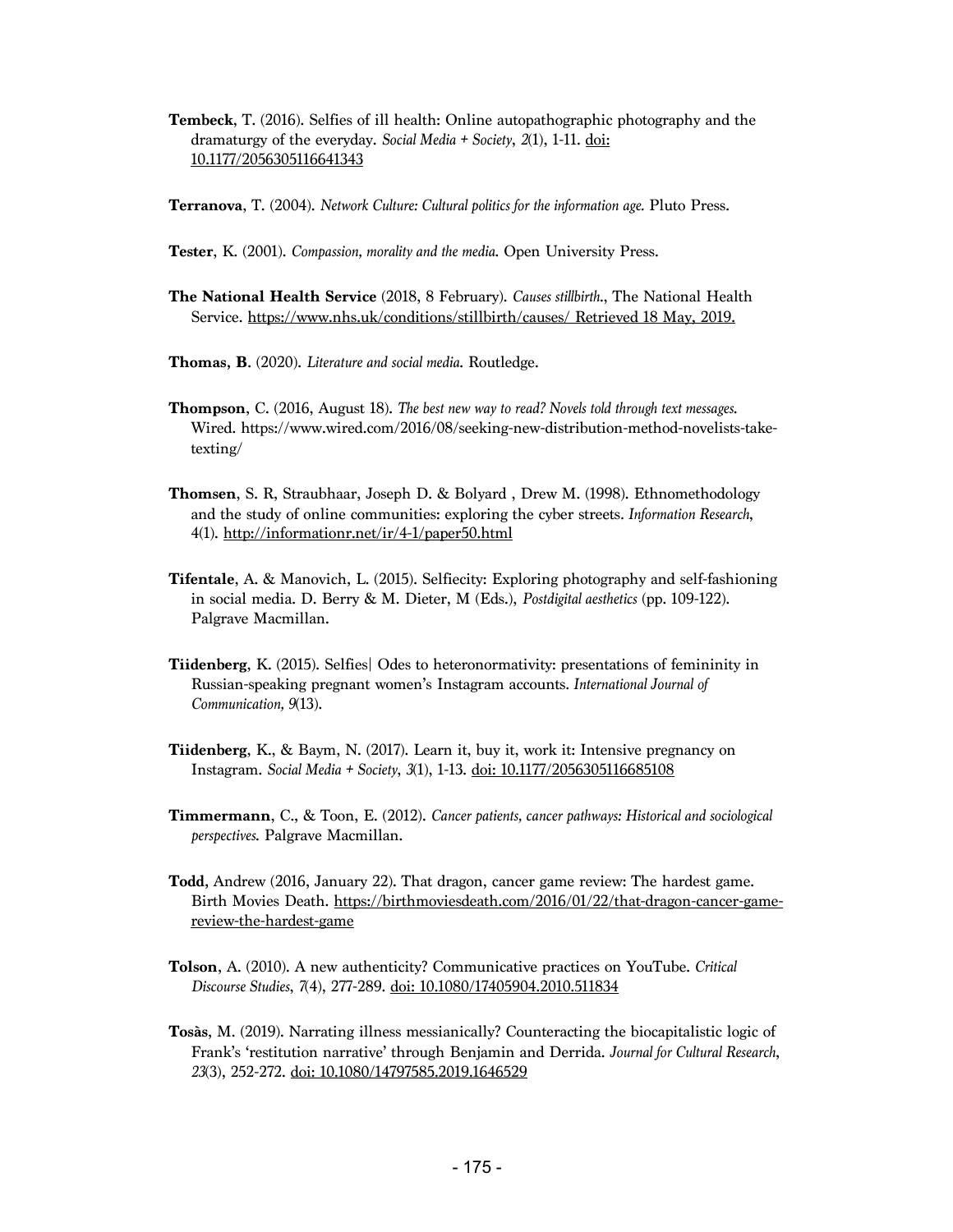- **Treichler**, P., Tomes, N., & Reagan, L. (2007). *Medicine's Moving Pictures: Medicine, Health, and Bodies in American Film and Television*. Boydell and Brewer Limited.
- **Turow,** J. (2010). *Playing doctor: Television, storytelling, and medical power.* University of Michigan Press
- **van Dijck**, J. (2004). Composing the self: Of diaries and lifelogs. F*ibreculture, 3*(0).
- **van Dijc**k, J. (2013). 'You have one identity': Performing the self on Facebook and LinkedIn. *Media, Culture & Society*, *35*(2), 199-215. doi: 10.1177/0163443712468605
- **van Dijc**k, J. (2013). *The culture of connectivity: A critical history of social media.* Oxford University Press.
- **van Dijck**, J., & Poell, T. (2016). Understanding the promises and premises of online health platforms. *Big Data & Society*, *3*(1), 1-11. doi: 10.1177/2053951716654173
- **van Duynhoven**, A., Lee, A., Michel, R., Snyder, J., Crooks, V., Chow-White, P., & Schuurman, N. (2019). Spatially exploring the intersection of socioeconomic status and Canadian cancer-related medical crowdfunding campaigns. *BMJ Open*, *9*(6), e026365. doi: 10.1136/bmjopen-2018-026365
- **van Gestel**, M. (2019, 7 June). *Medisch crowdfunden in opkomst – Medici waarschuwen voor 'schaduwzijde'.* De Volkskrant. https://www.volkskrant.nl/nieuws-achtergrond/medischcrowdfunden-in-opkomst-medici-waarschuwen-voorschaduwzijde~ba923c13/?referer=https%3A%2F%2Fwww.dutchnews.nl%2Fnews%2F2019 %2F06%2Fspecialists-sound-alarm-about-medical-crowdfunding-sites-volkskrant%2F
- **Vandekieft**, G. (2004). From city hospital to ER: The evolution of the television physician. In L. Friedman (ed,), *Cultural Sutures: Medicine and Media* (pp. 215-233). Duke University Press.
- **Vater**, L., Donohue, J., Arnold, R., White, D., Chu, E., & Schenker, Y. (2014). What are cancer centers advertising to the public? *Annals of Internal Medicine*, *160*(12), 813-820. doi: 10.7326/m14-0500
- **Vellar**, A. (2018). #anawarrior identities and the stigmatization process: An ethnography in Italian networked publics. *First Monday*, *23*(6). doi: 10.5210/fm.v22i6.8412
- **Venturini**, T., Bounegru, L., Gray, J., & Rogers, R. (2018). A reality check(list) for digital methods. *New Media & Society*, *20*(11), 4195-4217. doi: 10.1177/1461444818769236
- **Venturini**, T., Venturini, L., Jacomy, M., & Gray, J. (2017). How to Tell Stories with Networks. In M. Schäfer & K. van Es, *The Datafied Society: Studying Culture through Data* (1st ed., pp. 155-170). Amsterdam: Amsterdam University Press.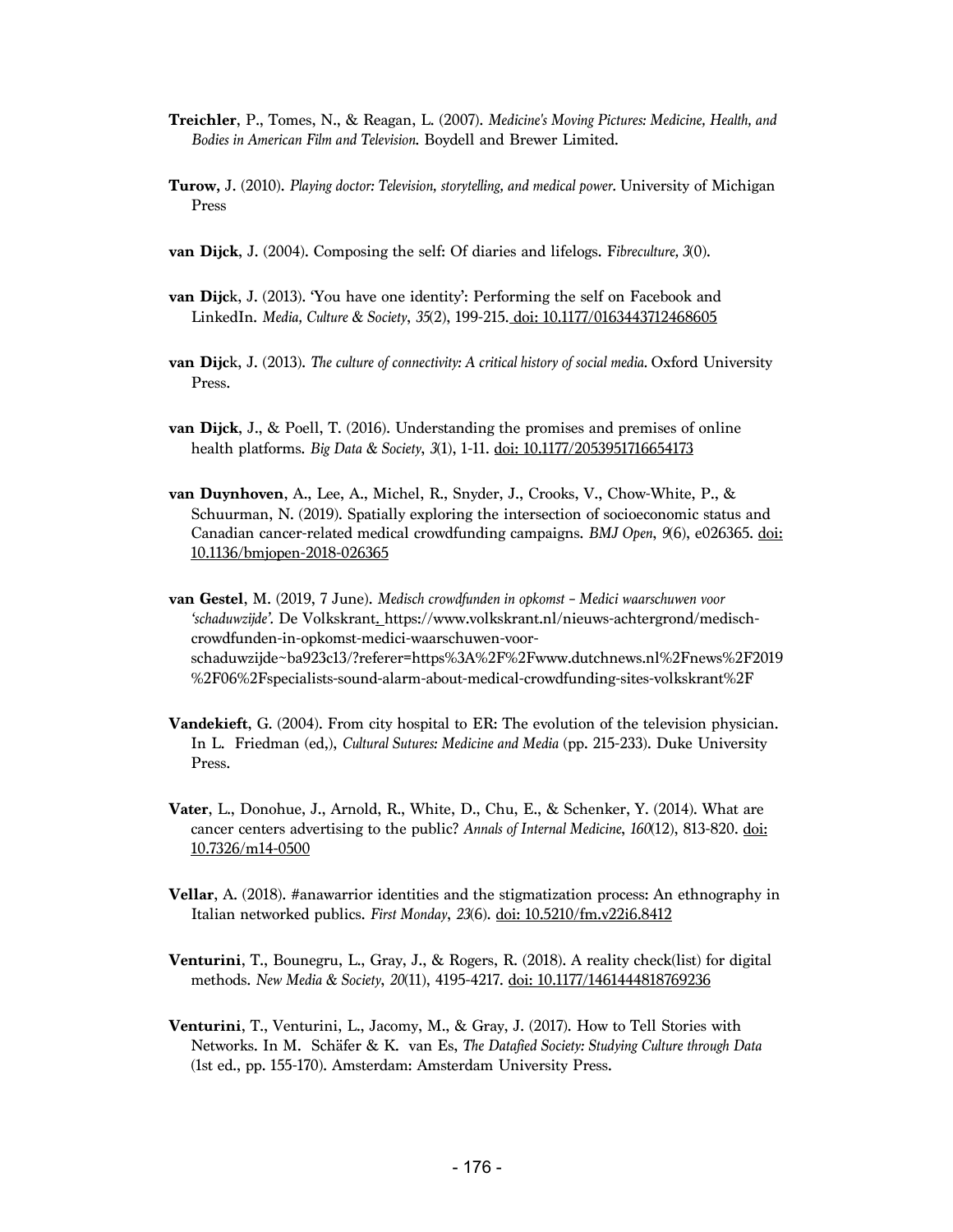- **Wagner**, A. (2000). Re/Covered bodies: The sites and stories of illness in popular media. *Journal of Medical Humanities*, *21*(1), 15-27. doi: 10.1023/A:1009050614857
- **Walker Rettberg**, J. (2014). *Seeing ourselves through technology: How we use selfies, blogs and wearable devices to see and shape ourselves*. Palgrave Macmillan.
- **Ware**, B. (2012). *The top five regrets of the ying*. Australia: Hay House.
- **Weltevrede**, E. (2016). *Repurposing digital methods: The research affordances of platforms and engines* [Dissertation, University of Amsterdam]. UvA-DARE (Digital Academic Repository). https://hdl.handle.net/11245/1.505660
- **Wilson,** S. (2012). Dramatizing health care in the age of Thatcher. *Critical Studies in Television: The International Journal of Television Studies*, *7*(1), 13-28. doi: 10.7227/cst.7.1.4
- **Wired Magazine**. (2005, March 18). *Cell phones put to novel use.* Wired. https://www.wired.com/2005/03/cell-phones-put-to-novel-use/
- **Wohlmann**, A. (2014). Illness narrative and self-help culture self-help writing on agerelated infertility. *European Journal of Life Writing*, *3*(0), VC19. doi: 10.5463/ejlw.3.90
- **Wolinsky**, H. (2019, 15 April). *I have cancer. please don't call me a 'survivor'*. Med Page Today. https://www.medpagetoday.com/special-reports/apatientsjourney/79229
- **Woodgate**, R. (2006). Life is never the same: childhood cancer narratives. *European Journal of Cancer Care*, *15*(1), 8-18. doi: 10.1111/j.1365-2354.2005.00614.x
- **Woods**, A. (2011). The limits of narrative: Provocations for the medical humanities. *Medical Humanities 37*(2), 73-78. http://dx.doi.org/10.1136/medhum-2011-010045
- **Wood,** M. E. (2013). Life *Writing and Schizophrenia.* Rodopi.
- **Woolf**, V. (2002). *On being ill*. Paris Press.
- **Wortham**, J. (2012 December 28). Digital diary: Facebook poke and the tedium of success theater. The New York Times. https://bits.blogs.nytimes.com/2012/12/28/digital-diaryfacebook-poke-and-the-tedium-of-success-theater/
- **Yang**, L., Sun, T., Zhang, T., & Mei, Q. (2012). We know what@ you# tag: does the dual role affect hashtag adoption? In *Proceedings of the 21st international conference on World Wide Web* (pp. 261–270). AMC.
- **Zappavigna**, M. (2011). Ambient affiliation: A linguistic perspective on Twitter. *New Media & Society*, *13*(5), 788-806. doi: 10.1177/1461444810385097